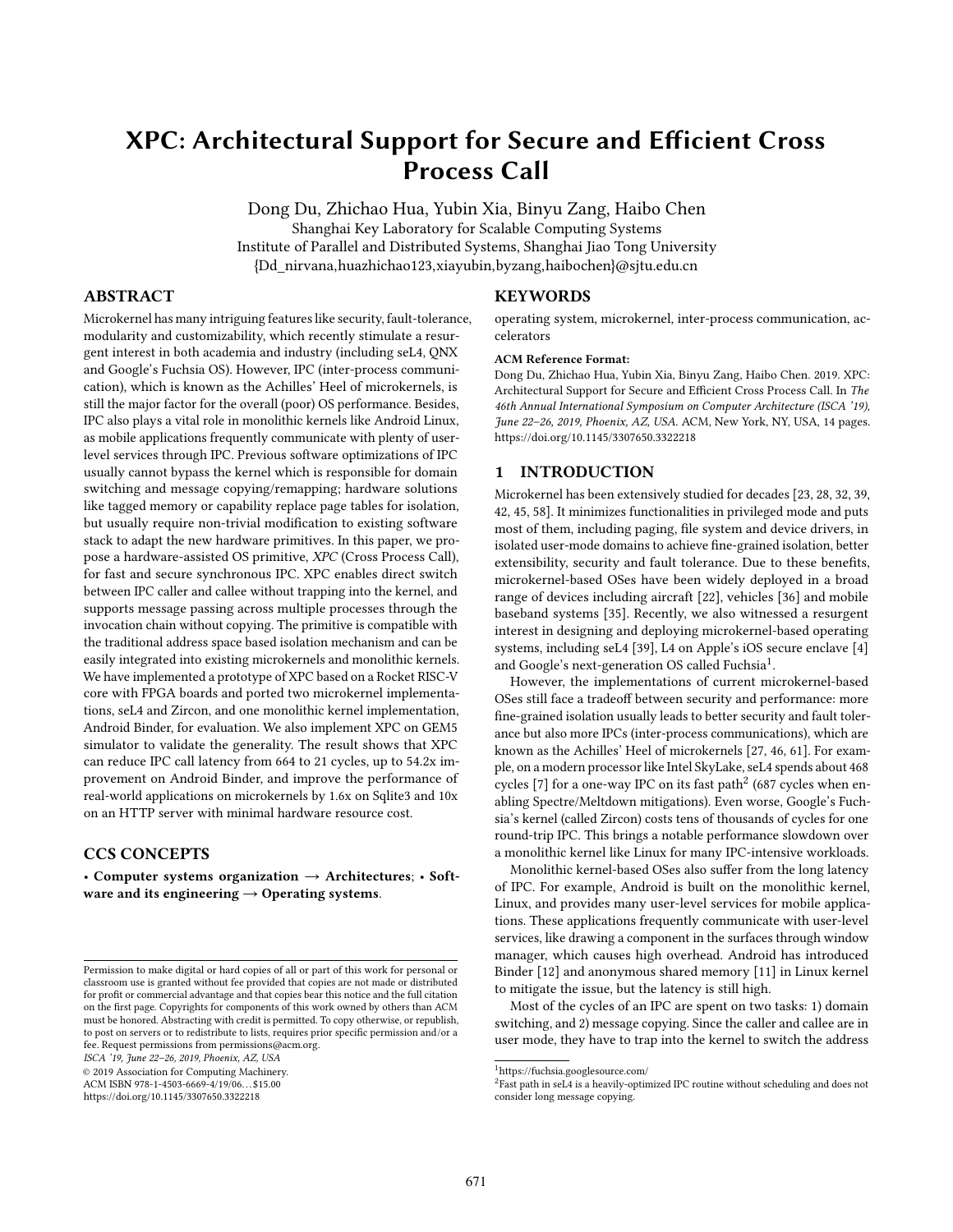space, which includes context saving/restoring, capability checking, and many other IPC logics. Sending messages through shared memory can reduce the number of copying, but may also lead to TOCT-TOU (Time-Of-Check-To-Time-Of-Use) attack if both the caller and callee own the shared memory at the same time [\[49\]](#page-13-14). Adopting page remapping for ownership transfer can mitigate the above security problem, but the remapping operation still requires kernel's involvement. Meanwhile, remapping may also lead to costly TLB shootdown.

Previous work proposed various ways to optimize IPC performance, by either software [\[17,](#page-12-4) [29,](#page-13-15) [30,](#page-13-16) [45\]](#page-13-6) or hardware [\[43,](#page-13-17) [44,](#page-13-18) [50,](#page-13-19) [55,](#page-13-20) [63,](#page-13-21) [66,](#page-13-22) [67\]](#page-13-23). For most software solutions, the overhead of trapping to kernel is inevitable, and message passing will lead to either multiple copying or TLB shootdown. Some hardware solutions, like CODOMs [\[62\]](#page-13-24), leverage tagged memory instead of page tables for isolation. They adopt single address space to reduce the overhead of domain switching and message passing. These new hardware solutions usually require non-trivial modification of existing kernel implementations which are designed for multiple address spaces.

We advocate an efficient and secure IPC for microkernels and monolithic kernels, with the regeneration of microkernels on trending heterogenous systems [\[13\]](#page-12-5), mobile OS [\[2\]](#page-12-6) and the next generation data center [\[57\]](#page-13-25), and the widespread IPC usage in monolithic kernel-based OSes like Android. In this paper, we propose a new hardware-assisted OS primitive, XPC (cross process call), to securely improve the performance of IPC. The design has four goals:

- (1) Direct switching without trapping to kernel.
- (2) Secure zero-copying for message passing.
- (3) Easy integration with existing kernels.
- (4) Minimal hardware modifications.

Specifically, our new primitive contains three parts. The first is a new hardware-aware abstraction, x-entry, which is similar to endpoint in traditional microkernel but with additional states. Each  $x$ -entry has its own ID and uses a new capability, xcall-cap, for access control. The capability is managed by the kernel for flexibility and checked by the hardware for efficiency. The second is a set of new instructions including xcall and xret that allows user-level code to directly switch across processes without the kernel involved. The third is a new address-space mapping mechanism, named relayseg (short for "relay memory segment"), for zero-copying message passing between callers and callees. The mapping is done by a new register which specifies the base and range of virtual and physical address of the message. This mechanism supports ownership transfer of the message by ensuring only one owner of the message at any time, which can prevent TOCTTOU attack and requires no TLB flush after a domain switch. A relay-seg can also be passed through the invoking chain, aka handover, to further reduce the number of copying.

Although asynchronous IPC has the benefit of high throughput, synchronous IPC can achieve low latency and is easy to support semantics in existing POSIX APIs, thus has been used widely in existing systems [\[58,](#page-13-7) [65\]](#page-13-26). Even if Google's Zircon adopts asynchronous IPC, it uses the asynchronous IPC to simulate the synchronous semantics of the file system interfaces. This, unfortunately, introduces latencies as high as tens of thousands cycles per IPC.

XPC chooses to keep semantic of synchronous IPC across different address spaces, which makes it easy to be adopted to existing OS kernels. Meanwhile, XPC overcomes two limitations of traditional synchronous IPC [\[26\]](#page-13-27), one is the relatively low data transfer throughput and the other is its not-easy-to-use model for multithreaded applications. Specifically, XPC improves throughput with the relay-seg mechanism and provides easy-to-use multi-threaded programming interfaces with the migrating thread model [\[29\]](#page-13-15).

We have implemented a prototype of XPC based on Rocket RISC-V core on FPGA board for evaluation. We ported two microkernel implementations (seL4 and Zircon) and one monolithic kernel implementation (Android Binder), then measured the performance of both micro-benchmarks and real-world applications. The result shows that XPC can reduce the latency of IPC by 5x-141x for existing microkernels, up to 54.2x improvement on Android Binder, and the performance of applications like SQLite and a Web Server can be improved by up to 12x (from 1.6x). The overall hardware costs are small (1.99% in LUT resource).

The main contributions of this paper are as follows:

- A detailed analysis of performance overhead of IPC and a comparison with existing optimizations.
- A new IPC primitive with no kernel-trapping and zerocopying message support along the calling chain.
- An implementation of XPC on FPGA with low hardware costs as well as Gem5 and the integration with two realworld microkernels and Android Binder.
- An evaluation with micro-benchmarks and applications on a real platform.

# 2 MOTIVATION

We start by analyzing the IPC performance of a state-of-the-art microkernel (i.e., seL4 [\[39\]](#page-13-4)) and then present a detailed explanation of IPC. Our work is motivated by the performance analysis.

# 2.1 IPC Performance is Still Critical

<span id="page-1-0"></span>

Figure 1: (a): For Sqlite3 with YCSB workload, around 18% to 39% of the time is spent on IPC. (b): Distribution of IPC time, "data transfer" means the percentage of message transfer.

We took YCSB benchmark workloads and ran Sqlite3 on seL4 on a SiFive U500 RISC-V environment [\[8\]](#page-12-7) (more setup details are in [§5\)](#page-7-0). Figure [1\(](#page-1-0)a) shows that Sqlite3 with YCSB's workloads spends 18% to 39% of the time on IPC, which is significant. For each IPC, most of the time is spent on two tasks: domain switch and message transfer. For IPC with short message, the major performance overhead comes from domain switch; as the length of message increases, the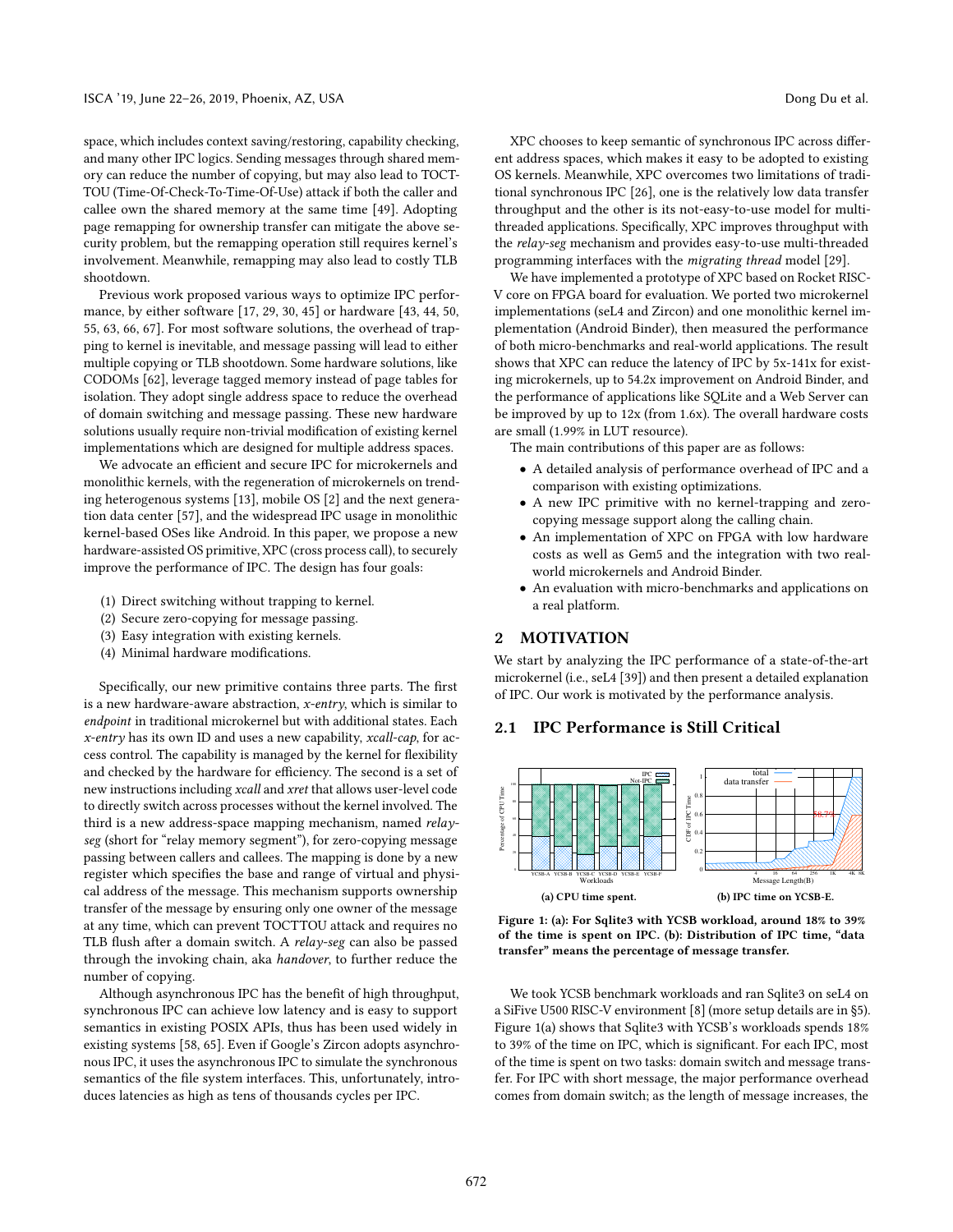<span id="page-2-0"></span>Table 1: One-way IPC latency of seL4. seL4 (4K) will use shared memory. The evaluation is done on a RISC-V U500 FPGA board.

| Phases (cycles)  | seL4(0B)<br>fast path | seL4(4KB)<br>fast path |  |  |
|------------------|-----------------------|------------------------|--|--|
| Trap             | 107                   | 110                    |  |  |
| <b>IPC</b> Logic | 212                   | 216                    |  |  |
| Process Switch   | 146                   | 211                    |  |  |
| Restore          | 199                   | 257                    |  |  |
| Message Transfer | 0                     | 4010                   |  |  |
| Sum              | 664                   | 4804                   |  |  |

time of data transfer dominates. Figure [1\(](#page-1-0)b) shows the cumulative distribution of IPC time with different message sizes on the YCSB-E workload. In total, message transfer takes 58.7% of all the IPC time. The result is similar for other YCSB workloads, ranging from 45.6% to 66.4%. The rest is mainly spent on domain switch, which takes another half of the entire IPC time. This motivates us to design XPC with both fast domain switch and efficient message transfer.

#### 2.2 Deconstructing IPC

In this section, we break down the process of IPC, measure the cost of each step, and analyze where the time goes. This quantitative analysis is done using a state-of-the-art microkernel, seL4, with a latest RISC-V FPGA board.

There are two paths of IPC in seL4: the "fast path" and the "slow path". The fast path contains five steps, as shown in Table [1.](#page-2-0) The slow path allows scheduling and interrupts, which introduce longer latency. Next, we will focus on the fast path and explain when seL4 will take the slow path.

Trap & Restore: A caller starts an IPC by invoking a system call instruction to trap into the kernel. The kernel will first save the caller's context and switch to the kernel's own context. After finishing the IPC handling code (e.g., fastpath\_call in seL4), the kernel will restore the callee's context and return to its userspace. As shown in Table [1,](#page-2-0) these two phases take about 300 cycles which becomes a significant overhead of domain switch.

In existing systems, the costly switch between kernel mode and user mode is inevitable. Besides, the kernel will always save and restore all the context for isolation. The underlying assumption is that the caller and callee do not trust each other. However, we find that in certain cases, the caller and callee may have different trust assumptions, e.g., by defining their own calling conventions. Thus, it could be more flexible and efficient to let the caller and callee manage their context to achieve a balance between performance and isolation.

IPC Logic: In the IPC logic part, the major task is checking. seL4 uses capabilities to manage all the kernel resources, including IPC. The kernel first fetches the caller's capability and checks its validity (e.g., having send permission or not). It then checks if the following conditions are met to decide whether to take the slow path or not:

- the caller and callee have different priorities, or
- the caller and callee are not on the same core, or
- the size of a message is larger than registers (32-byte) and less than 120-byte (IPC buffer size).

The IPC logic takes about 200 cycles.

We find that these checking logic are more suitable to be implemented in hardware, which can be done in parallel to hide the latency. It inspires us to separate the logic to a control plane and a data plane, in which the former is done by software for more flexibility and the latter by hardware for more efficiency.

Process Switch: After running the IPC logic, the kernel achieves the "point of no return" and switches context to the callee. In this part, the kernel manipulates the scheduling queue to dequeue the callee thread and block the caller. To make the callee have the capability to reply, a reply  $cap$  is added into the callee thread. Finally, the kernel transfers the IPC messages (only for messages  $\leq$  32B) and switches to the callee's address space. The process switch phase occupies about 150-200 cycles.

Process switch introduces several memory accesses (e.g., user contexts, capabilities, and scheduling queue). These memory accesses may trigger Cache and TLB misses, and thus affect the IPC performance.

Message Transfer: In seL4, there are three ways to transfer a message according to its length. If a message is small enough to be put into registers, it will be copied during the process switch phase, as mentioned. For medium-size messages ( $\leq$  IPC buffer and > register size), seL4 will turn to slowpath to copy the message (in our experiment, an IPC with 64B message takes 2182 cycles). For long message transfer, seL4 uses shared memory in user space to reduce data copying (e.g., 4010 cycles for copying 4KB data).

However, it is hard to achieve efficient and secure message transfer with shared memory. Although in-place update in shared memory can achieve zero-copying between caller and callee, it is not secure. For example, a multi-threaded caller can observe the operations performed by the callee and even affect the callee's behavior by modifying the shared memory. In most existing implementations, the data still needs to be copied to the shared memory at first. The message transfer dominates the IPC cycles when the message size is large.

Observations: In the analysis, we have two observations: first, a fast IPC that not dependent on the kernel is necessary but still missing. Second, a secure and zero-copying mechanism for passing messages while supporting handover is critical to performance. Our design is based on these two observations.

# 3 DESIGN

XPC consists of a new hardware component (XPC engine) and software support (OS kernel and a user library). The XPC engine provides basic functionalities for IPC, including capability checking, context switching, and a lightweight yet efficient message passing mechanism. The OS kernel acts as the control plane and manages IPC by configuring the XPC engine.

#### 3.1 Design Overview

This section describes two hardware primitives provided by XPC engine and the programming model. The hardware changes are summarized in Figure [2.](#page-3-0)

User-level Cross Process Call: The XPC engine provides two new abstractions: x-entry and xcall-cap for this primitive. An x-entry is bound with a procedure that can be invoked by other processes. A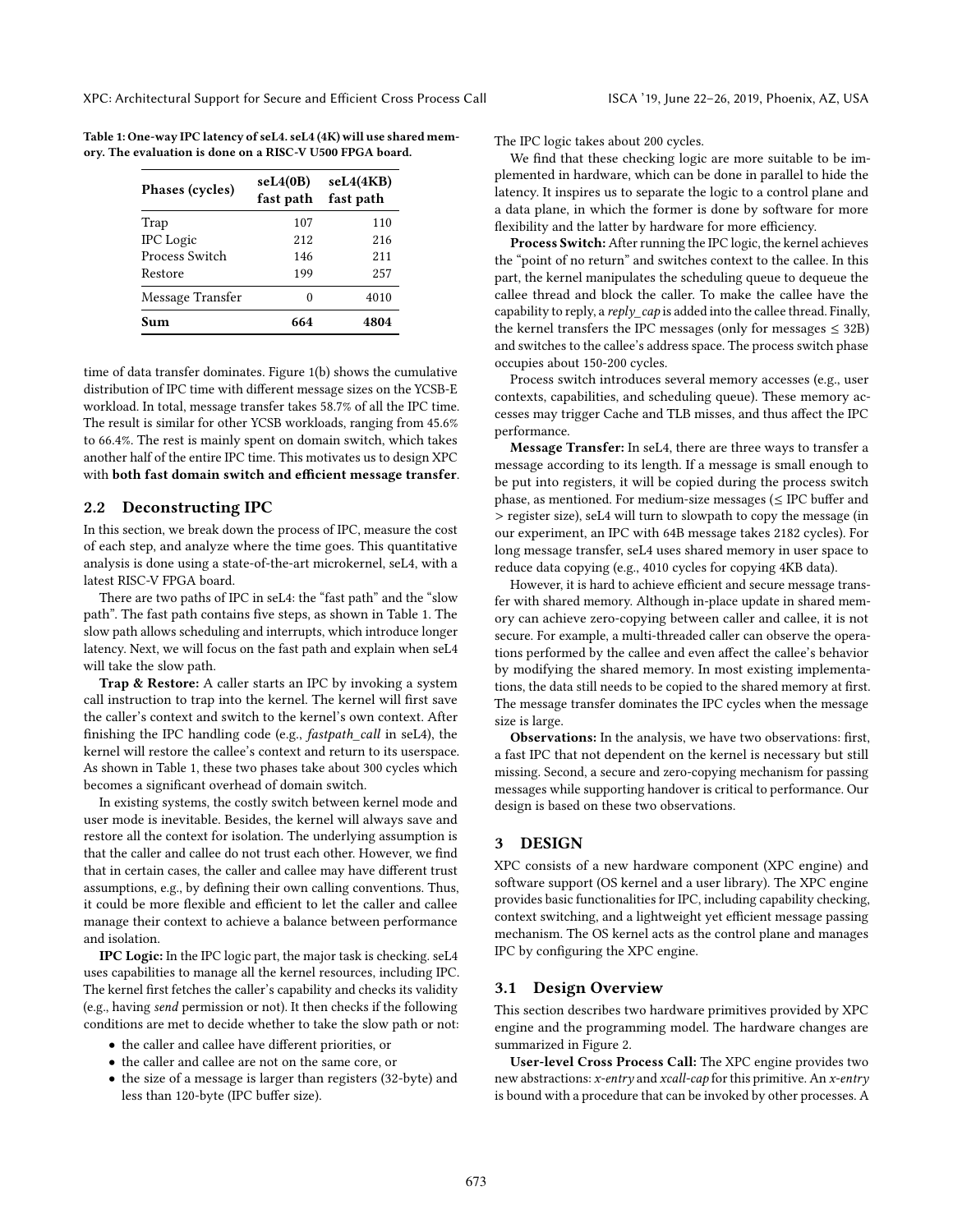<span id="page-3-0"></span>

Figure 2: XPC Engine: x-entry-table holds all x-entries, each of which represents an XPC procedure. xcall capability bitmap indicates which x-entries can be invoked by current thread. A link stack is used to store the linkage record. Two new instructions xcall and xret perform the call and return operations, handled by XPC Logic. seg-reg, seg-mask and seg-list-reg provide a new address mapping method called relay segment to transfer message.

process can create multiple x-entries. All the x-entries are stored in a table named x-entry-table, which is a global memory region pointed by a new register x-entry-table-reg. Each x-entry has an ID, which is its index within the  $x$ -entry-table. A new register,  $x$ -entry-table-size, controls the size of x-entry-table, and makes the table scalable. A caller needs an xcall-cap to invoke an x-entry. xcall-cap is short for "XPC call capability", which records the IPC capabilities of each x-entry. Two new instructions are provided for IPC call and return, respectively: " $xcall #reg"$  and " $xret"$ , where #reg records an  $x$ -entry index provided by the OS kernel.

Lightweight Message Transfer: XPC engine provides a lightweight mechanism named relay-seg (short for relay segment) for message transfer. A relay-seg is a memory region backed with continuous physical memory. The translation of a relay-seg is done by a new register, seg-reg, instead of page tables. The seg-reg can be passed from a caller to a callee, thus the callee can directly access the data within the virtual address range indicated in its seg-reg. The OS kernel will ensure that the mapping of a relay-seg will never be overlapped by any mapping of page table; thus, no TLB shootdown is needed on this region.

#### <span id="page-3-1"></span>Listing 1 Example code of XPC.

```
1: void xpc_handler (void* arg) {
 2: ... /* handler logic */<br>3: xpc_return();3: xpc_return();4: }
 5:
     6: void server () {
 7: ... /* Register an XPC Entry */
 8: xpc \_ \  \  \text{handler \_} \ = \ \text{create \_} \ (x);<br>9: \text{max} \ x \text{nc} \ \text{context} \ = \ 4;
9: max\_xpc\_context = 4;<br>10: xpc\_ID = xpc registe
10: xpc_ID = xpc_register_entry( entry_handler,<br>11: xpc_handler_thread, max_xpc_context)
                    xpc\_handler\_thread, max_xpc_context);
12: }
13:
14: void client () {
15: /* get server 's entry ID and capability
16: from parent process */
17: server_ID = acquire_server_ID ( " servername " );
18: xpc_arg = alloc_relay_mem ( size );
19: ... /* fill relay - seg with argument */
```
20: xpc\_call ( server\_ID , xpc\_arg ); 21: }

XPC Programming Model: The programming model of XPC is compatible with both capability based permission check and page table based isolation. Listing [1](#page-3-1) shows an example code snippet. The server first registers an *x-entry* by passing the procedure handler, a handler thread and a max context number (indicating the max number of simultaneous callers). The handler thread is used to offer the runtime state for client threads and can be shared by multiple  $x$ -entries. After that, the server finishes the registration and is ready to serve IPC requests. The client gets the server's ID as well as the IPC capability, typically from its parent process or a name server. The IPC is performed through xcall #reg, and the message could be transferred through general purpose registers and relay-seg.

### 3.2 XPC Engine

*xcall*: The *xcall* #reg instruction is used to invoke an *x*-entry whose ID is specified by the register. The XPC engine performs four tasks:  $(1)$  It first checks the caller's *xcall-cap* by reading the bit at #reg in the xcall-cap bitmap.  $Q$  Then the engine loads the target x-entry from x-entry-table and checks the valid bit of the entry.  $(3)$  After that, a linkage record is pushed to the link stack. Here we use the term linkage record to indicate the information necessary for return, which will be stored in a per-thread stack (called  $link$  stack).  $\textcircled{4}$ Then, the processor loads the new page table pointer (flushes TLB if necessary) and sets the PC to the procedure's entrance address. The engine will put the caller's xcall-cap-reg in a register (e.g., to in RISC-V), to help a callee to identify the caller. Any exceptions that happen in the process will be reported to the kernel.

xret: The xret instruction pops a linkage record from the link stack and returns to the previous process. The CPU first checks the valid bit of the popped linkage record. It then restores to the caller according to the linkage record.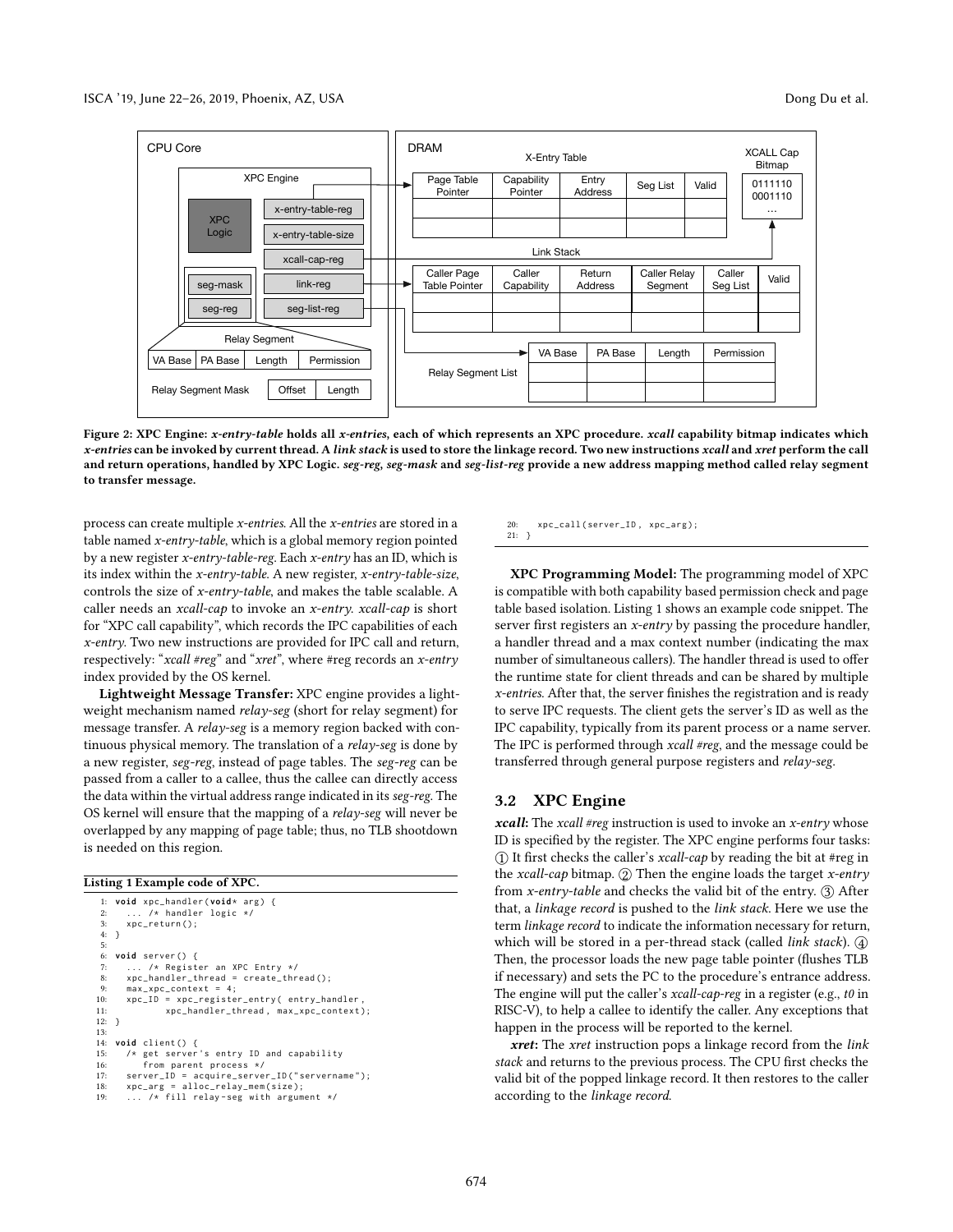XPC: Architectural Support for Secure and Efficient Cross Process Call ISCA '19, June 22–26, 2019, Phoenix, AZ, USA

xcall-cap: The xcall-cap will be checked during an xcall. For performance concern, we use a bitmap to represent xcall-cap (other design options are discussed in [§6.2\)](#page-10-0). Each bit with index i represents whether the thread is capable of invoking a corresponding  $x$ -entry with ID *i*. The bitmap is stored in a per-thread memory region pointed by a register xcall-cap-reg, which will be maintained by the kernel and checked by the hardware during xcall.

Link Stack: As mentioned, a link stack is used to record the calling information (linkage record), which is a per-thread memory region pointed by a register link-reg, and can only be accessed by the kernel. In our current design, a linkage record includes page table pointer, return address, xcall-cap-reg, seg-list-reg, relay segment and a valid bit. The XPC engine does not save other general registers and leaves to XPC library and applications to handle them. The entries in linkage record can be extended to meet different architectures by obeying a principle that linkage record should maintain information which can not be recovered by user-space.

At the point of pushing the linkage record, XPC engine is ready to perform switching and can save the linkage record lazily. Thus, we can optimize link stack using a non-blocking approach to hide the latency of writing stack. As shown in [§5.2,](#page-7-1) we can save 16 cycles using the optimization.

XPC Engine Cache: We add a dedicated cache to optimize memory accesses of the XPC engine to fetch the x-entry and capability. We have two observations for this design decision: ① IPC has high temporal locality (for a single thread); ② IPC is predictable. Based on the two observations, we use a software manageable cache for XPC engine to store  $x$ -entries. Prefetch is supported so that a user application can load an x-entry into the cache in advance. As shown in [§5.2,](#page-7-1) we can save 12 cycles by prefetching.

#### 3.3 Relay Segment

relay-seg: A seg-reg register is introduced as an extension of the TLB module for mapping a *relay-seg*. It includes four fields: virtual address base, physical address base, length, and permission. The virtual region (from VA\_BASE to VA\_BASE + LEN) is directly mapped to a physical region (from PA\_BASE to PA\_BASE + LEN). During address translation, the seg-reg has higher priority over the page table.

seg-mask: Figure [3](#page-4-0) shows the registers and operations of a relayseg. User applications cannot directly change the mapping of seg-reg. Instead, they can use a new register seg-mask to shrink the range of current relay-seg and pass the new range to the callee. This is useful when only a part of the message should be passed to the callee, especially along a calling chain. During an xcall, both the seg-reg and seg-mask are saved in the linkage record, and seg-reg is updated to the intersection of seg-reg and seg-mask. After that, the callee can access relay-seg just as the caller does.

Multiple relay-segs: A server can create multiple relay-segs, which will be stored in a per-process memory region called seglist managed by OS kernel, which is pointed by a new register seg-list-reg. If one process needs to perform a call with another relay-seg, it can use a new instruction, swapseg #reg, to atomically swap the current seg-reg with the one indexed by #reg in its seg-list. By swapping with an invalid entry, a thread can invalidate the seg-reg.

<span id="page-4-0"></span>

Figure 3: XPC mask and swap operations on relay-seg.

Ownership of relay-seg: To defend against TOCTTOU attacks, the kernel will ensure that each relay-seg can only be active on one CPU core at a time. In another word, an active  $relay\text{-}seg$  can only be owned by one thread, and the ownership will be transferred along its calling chain, so that two CPUs cannot operate one relay-seg at the same time.

Return a relay-seg: During an xret, the callee's seg-reg must be the same as when it is invoked. The XPC engine will ensure this by checking the current seg-reg with the seg-reg and seg-mask saved in the linkage record. The check is necessary; otherwise, a malicious callee may swap caller's relay-seg to its seg-list and return a different one. If the check fails, an exception will be raised, and the kernel will handle it.

# 4 IMPLEMENTATION

We describe our specific implementation of the general design, from four aspects: integration with the RocketChip RISC-V core, support for microkernels, support for monolithic kernels, and a user-level message handover mechanism.

#### 4.1 Integration into RocketChip

We introduce the RTL prototype implementation in RocketChip and how OS kernel manages the XPC engine here.

XPC Engine: XPC engine is implemented as a unit of a RocketChip core. Table [2](#page-5-0) shows detailed information about the new registers as well as instructions. The new registers are implemented as CSRs (Control and Status Registers) and can be accessed by csrr (CSR read) and csrw (CSR write) instructions. The three new instructions are sent to the XPC engine in Execution stage. XPC engine checks the validity of an IPC and returns the callee information to the pipeline. Five new exceptions are added, including invalid x-entry, invalid xcall-cap, invalid linkage, invalid seg-mask, and swapseg error.

The default implementation does not contain engine cache to minimize the hardware modifications, while a version with engine cache will be evaluated in the microbenchmark to show the performance. The engine cache contains only one entry and relies on software management including prefetching and eviction. The prefetch is invoked by xcall #reg, using a negative ID value (−ID) in the register to indicate a prefetch operation.

XPC Management: The kernel manages four XPC objects: 1) the global x-entry table, 2) per\_thread link stack, 3) per\_thread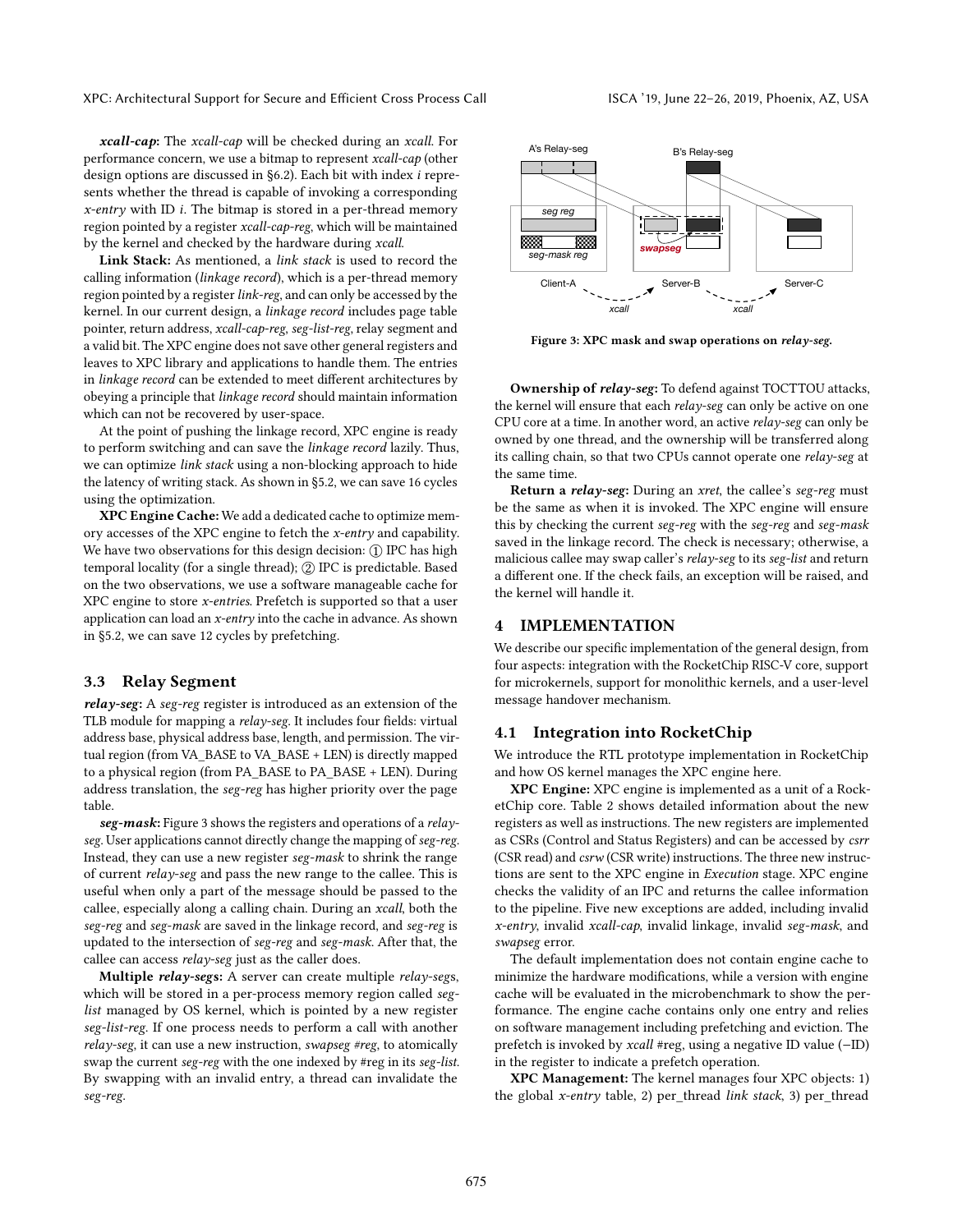<span id="page-5-0"></span>

| <b>Register Name</b> | <b>Access Privilege</b><br>(R/W in kernel by default) | <b>Register Length</b>    | Description                                                                                                                                                     |
|----------------------|-------------------------------------------------------|---------------------------|-----------------------------------------------------------------------------------------------------------------------------------------------------------------|
| x-entry-table-reg    |                                                       | VA length                 | Holding base address of x-entry-table.                                                                                                                          |
| x-entry-table-size   |                                                       | 64 bits                   | Controlling the size of x-entry-table.                                                                                                                          |
| xcall-cap-reg        |                                                       | VA length                 | Holding the address of xcall capability bitmap.                                                                                                                 |
| link-reg             |                                                       | VA length                 | Holding the address of link stack.                                                                                                                              |
| relay-seg            | $R/$ in user mode                                     | $3*64$ bits               | Holding the mapping and permission of a relay segment.                                                                                                          |
| seg-mask             | R/W in user mode                                      | $2*64$ bits               | Mask of the relay segment.                                                                                                                                      |
| seg-listp            | $R/$ in user mode                                     | VA length                 | Holding the base address of relay segment list.                                                                                                                 |
| Instruction          | <b>Execution Privilege</b>                            | <b>Instruction Format</b> | Description                                                                                                                                                     |
| xcall                | User mode                                             | xcall #register           | Switching page table base register, PC and xcall-cap-reg, according to the<br>x-entry ID specified by the register. Pushing a linkage record to the link stack. |
| xret                 | User mode                                             | xret                      | Returning to a linkage record poped from the link stack.                                                                                                        |
| swapseg              | User mode                                             | swapseg #register         | Switching current seg-reg with a picked one in the relay segment list and<br>clearing the seg-mask.                                                             |
| Exception            |                                                       | <b>Fault Instruction</b>  | Description                                                                                                                                                     |
| Invalid $x$ -entry   |                                                       | xcall                     | Calling an invalid $x$ -entry.                                                                                                                                  |
| Invalid xcall-cap    |                                                       | xcall                     | Calling an x-entry without xcall-cap.                                                                                                                           |
| Invalid linkage      |                                                       | xret                      | Returning to an invalid linkage record.                                                                                                                         |
| Swapseg error        |                                                       | swapseg                   | Swapping an invalid entry from relay segment list.                                                                                                              |
| Invalid seg-mask     |                                                       | csrw seg-mask, #reg       | Masked segment is out of the range of seg-reg.                                                                                                                  |

Table 2: Registers and instructions provided by XPC engine.

xcall capability bitmap and 4) per\_address\_space relay segment list. During the system boot, the kernel allocates the memory for the x-entry table and sets the table size (1024 entries in our current implementation). When creating a thread, it allocates 8KB memory for the thread's link stack, 128B memory as the capability bitmap and one 4KB page for the seg-list. During a context switch, the kernel saves and restores the per\_thread objects.

#### <span id="page-5-1"></span>4.2 Support for Microkernels

Capability: Capabilities have been widely used by microkernels [\[39,](#page-13-4) [58\]](#page-13-7) for IPC. To transfer a *xcall-cap* between threads, our implementation introduces a software capability, grant-cap, which allows a thread to grant a capability (either xcall or grant) to another thread. The kernel will maintain and enforce the grant capability list for each thread. When a thread creates an  $x$ -entry, it will have the grant-cap of the new x-entry, and can grant the xcall-cap to other threads.

Split Thread State: The domain switch in user mode may lead to misbehavior of the kernel since the kernel is not aware of the current running thread. For example, caller A issues xcall to callee B, which then triggers a page fault and traps to the kernel. Since the kernel is now aware of the xcall, it will mistakenly use A's page table to handle B's page fault.

To solve this problem, we borrow the idea from migrating thread [\[29\]](#page-13-15) and separate the kernel-maintained thread state into two parts: scheduling state and runtime state. The scheduling state contains all the scheduling related information, including kernel stack, priority, time slice, etc. The runtime state contains the current address space and capabilities, which are used by the kernel to serve this thread. Each thread is bound with one scheduling state but may have different runtime states when running. In our implementation, we use xcall-cap-reg to determine runtime states. Once a thread traps to the kernel, the kernel will use the value of xcall-cap-reg to find current runtime state, as this register is per-thread and will be updated by hardware during xcall.

Per-invocation C-Stack: The thread model of XPC supports one x-entry of a server to be invoked by multiple clients at the same time. In XPC, our library provides a per-invocation XPC context, which includes an execution stack (called C-Stack) and local data, to support simultaneous cross procedure calls.

When creating an  $x$ -entry, a server specifies a max number of XPC contexts for it. The XPC library will create these contexts in advance, and add a trampoline for each  $x$ -entry. The trampoline will select an idle XPC context, switch to the corresponding C-Stack and restore the local data before invocation, and release the resources before return. If no idle context is available, the trampoline either returns an error or waits for an idle one.

Such implementation may introduce DoS attacks, e.g., a malicious client may excessively invoke one x-entry to occupy all its available contexts. To address this problem, XPC allows each server to adopt specific policies to limit the invocation from clients. This problem can also be mitigated by adopting credit systems, as in M3 [\[13\]](#page-12-5) and Intel QP [\[3\]](#page-12-8).

Application Termination: Our implementation also considers that any procedure along a calling chain may terminate abnormally, which may affect the entire chain. For example, consider a calling chain:  $A \rightarrow B \rightarrow C$ , where B is killed by the kernel due to some exception. When C invokes xret, it may return to a wrong process. In this case, we need a way to trigger an exception and let the kernel handle it.

In our implementation, when a process terminates, the kernel will scan all the *link stacks* and mark all of the process's linkage records (by comparing the page table pointer) as invalid. Thus, in the previous example, once C returns, the hardware will trigger an exception, and the kernel will pop B's linkage record and return to A with a timeout error.

We also introduce an optimization to reduce the frequency of link stack scanning: when B is killed, the kernel will zero B's page table (the top level page) without scanning. Thus a page fault will be triggered when C returns to B, and the kernel gets a chance to handle. The kernel will also revoke the resource of B ([§4.4\)](#page-6-0).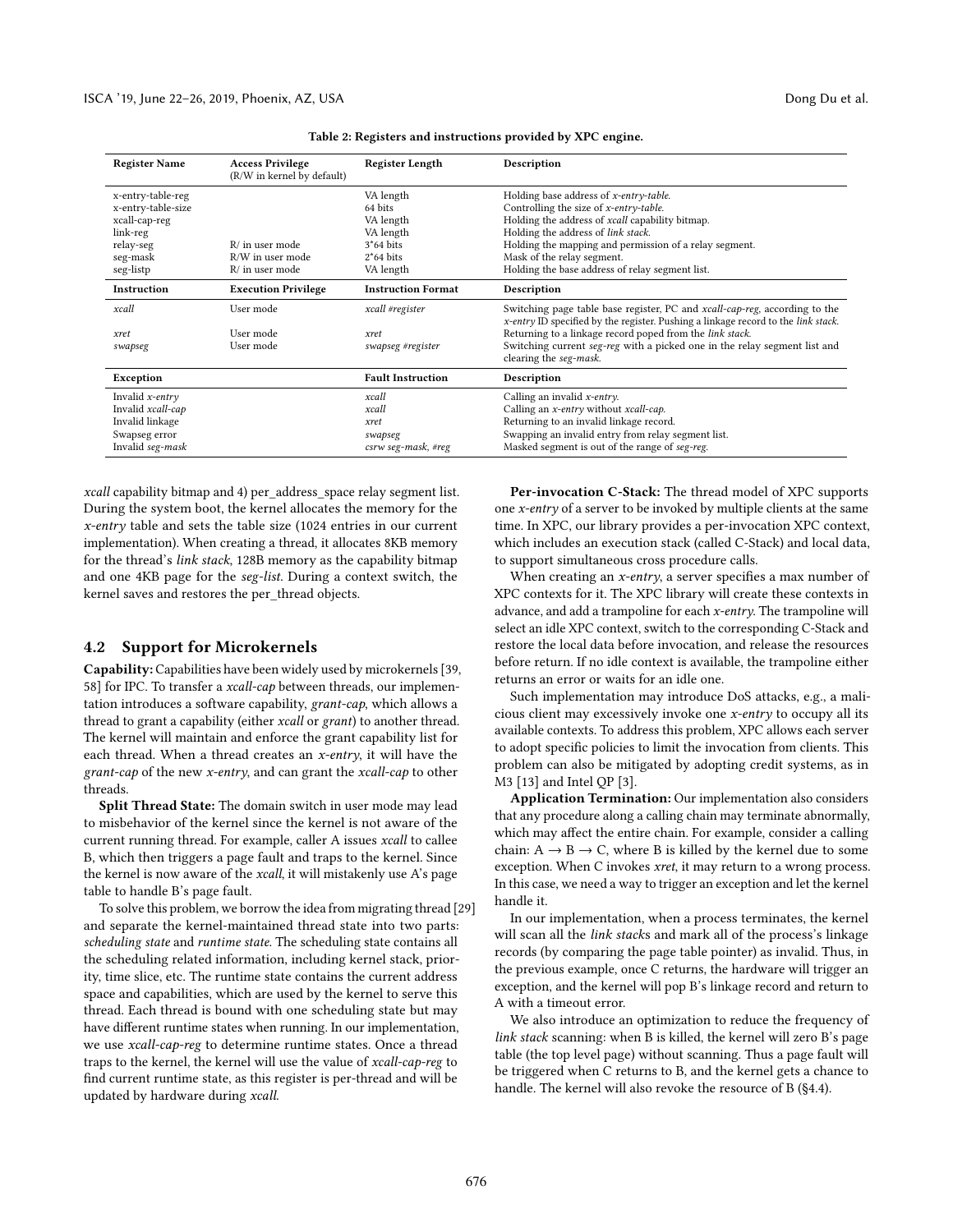<span id="page-6-1"></span>

Figure 4: XPC for Android Binder. Rectangular boxes denote components in Android; shaded boxes denote modified parts.

# 4.3 Support for Android Binder

Android Binder is a significant extension introduced by Android for inter-process communication. It has been widely used in Android components, including window manager, activity manager, input method manager, etc [\[12\]](#page-12-2). Android Binder is composed of several layers, including the Linux Binder driver, the Android Binder framework (i.e., C++ middleware), and the API (e.g., Android interface definition language). Our modification focuses on the driver and framework but keeps the API unmodified to meet existing applications.

Binder uses Binder transaction to represent a cross-process method invocation and uses kernel "twofold copy" to transfer data (named transaction buffer). Besides, Android also introduces ashmem (anonymous shared memory [\[11\]](#page-12-3)) to boost the performance of bulk memory transfer between processes.

Binder Transaction: The process of a Binder transaction between a client and a server involves the following steps:

- (1) The client prepares a method code representing the remote method to call along with marshaled data (Parcels in Android).
- (2) The client Binder object calls transact(). This call will be passed through the Linux Binder driver, which copies the data from the userspace transaction buffer (through  $copy$ from\_user), switches to the server side, and copies the data from the kernel (through copy\_to\_user). (Two memory copyings and two domain switchings.)
- (3) The Binder framework in the server side receives the request and handles this call by invoking onTransact() method, which is prepared by the server in advance.
- (4) The server replies the request through the Linux Binder driver.

As shown in the Figure [4,](#page-6-1) we optimize the above process using XPC. First, we keep the IPC interfaces provided by Android Binder framework (e.g., transact() and onTransact()) unmodified to support existing applications. Besides, we extend the Binder driver to manage the xcall-cap capabilities (i.e., the set\_xcap and clear\_xcap interfaces) and x-entry table (i.e., the add\_x-entry and remove\_xentry interfaces). When a server process registers a service through Binder interfaces (e.g., addService), the modified framework will issue an ioctl command to the Linux Binder driver to add an x-entry. Similarly, the framework will issue set-xcap when a client process asks for a service through API (e.g., getService). Last, instead of invoking the ioctl, the framework will uses xcall and xret for remote

method invocation, and uses relay segment to implement Parcels for data transfer. Moreover, the Linux kernel should also maintain the XPC registers for threads, just like in [§4.2.](#page-5-1) Optimized by XPC, domain switchings and memory copying are eliminated.

Ashmem: The anonymous shared memory (ashmem) subsystem provides a file-based shared memory interface to userspace. It works like anonymous memory, but a process can share the mappings with another process by sharing the file descriptor. The shared memory can be accessed via both mmap or file I/O. In Android Binder, processes can share file descriptors of an ashmem through Binder driver.

Like conventional shared memory approaches, ashmem also needs an extra copying to avoid TOCTTOU attacks. We use relay segment in XPC to implement the ashmem.

- ashmem allocation: The Binder framework allocates an ashmem by allocating a relay segment from Binder driver.
- ashmem map: The memory map operation will allocate virtual addresses for the segment and set the relay seg register.
- ashmem transfer: The ashmem can be transferred among processes by passing the seg-reg register in the framework during xcall.

Using the relay segment, the framework can avoid the additional copying in the server side, as the ownership of the mapping has been transferred. However, one limitation is that, in the prototype implementation, there is only one active relay segment at a time. Thus we rely on the page fault (implicitly)/swapseg (explicitly) to switch the active relay segment when applications need accesses to several ashmems at the same time.

#### <span id="page-6-0"></span>4.4 Handover along Calling Chain

The relay-seg mechanism allows a segment of data to be passed along the calling chain. In different situations, processes may have different handover usages. Suppose a calling chain:  $A\rightarrow B\rightarrow C$ , where A passes a message M along the chain. Here we need to overcome three challenges to support zero-copying handover. First, B may append data to  $M$ , e.g., a network stack may append headers to payload data. Such appending may exceed the boundary of a relay-seg. Second, C's interface may only accept small pieces of data, e.g., a file system server will split data into block size and send them to disk server one by one. Third, when  $C$  is executing,  $B$  may terminate abnormally, which requires revocation of its relay-segs.

Message Size Negotiation: Message size negotiation is proposed to handle the first challenge. It allows all processes in a calling chain to negotiate a proper message size so that the client can reserve some space for appending. The negotiation is performed recursively. Given a calling chain:  $A \rightarrow B \rightarrow [C|D]$ , where B may call C or D.  $S_{self}(B)$  represents the size B will add,  $S_{all}(B)$  represents the size B and all its possible callees will add. Thus,  $S_{all}(B)$  equals  $S_{self}(B)$  adds  $Max(S_{all}(C), S_{all}(D))$ . For the first time A invokes B, it asks *B* the  $S_{all}(B)$ , so that *A* can reserve enough space for the whole chain. Servers can also have their implementations of size negotiation.

Message Shrink: Message shrink allows a caller to pass a part of the message to its callee, with the help of seg-mask. For example, A puts 1MB M in relay-seg and passes it to B. B can use the relay-seg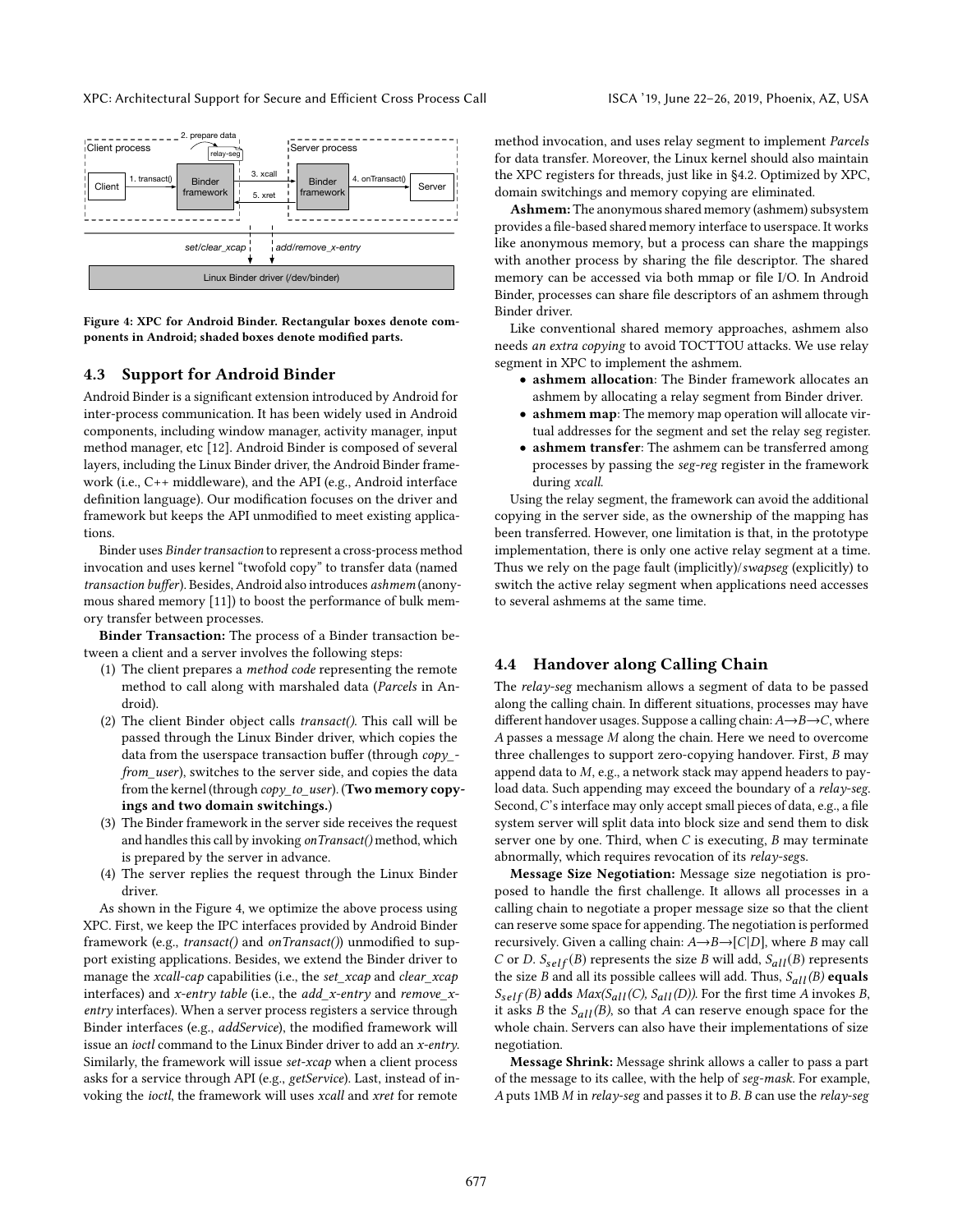<span id="page-7-3"></span>

with different 4KB-size seg-masks to pass data to C iteratively, just like a sliding window.

Segment Revocation: Segment revocation is done by the kernel when a process terminates. The kernel will scan seg-list of the process, return callers' relay-segs to callers, and revoke other relaysegs.

# <span id="page-7-0"></span>5 EVALUATION

To evaluate XPC, this section answers several questions:

- How XPC improves the IPC performance? ([§5.2\)](#page-7-1)
- How OS services benefit from XPC? ([§5.3\)](#page-8-0)
- How applications benefit from XPC? ([§5.4\)](#page-8-1)
- How the Android Binder benefits from XPC? ([§5.5\)](#page-8-2)
- How portable is XPC on other architectures? ([§5.6\)](#page-9-0)
- How much hardware resource XPC costs? ([§5.7\)](#page-10-1)

# 5.1 Methodology

We implemented the XPC engine based on two open-source RISC-V [\[64\]](#page-13-28) implementations: siFive Freedom U500 [\[8\]](#page-12-7) (on Xilinx VC707 FPGA board) and lowRISC [\[5\]](#page-12-9) (on Xilinx KC705 FPGA board). We have ported two state-of-the-art microkernels,  $seL4<sup>3</sup>$  $seL4<sup>3</sup>$  $seL4<sup>3</sup>$  on siFive Freedom U500 and Zircon [\[2\]](#page-12-6) on lowRISC, and added XPC support in both systems. Besides, we port the Android Binder framework, libBinder, to Freedom U500 (by modifying the synchronization assembly code to RISC-V) with Linux 4.15 and optimize the synchronous IPC in Binder with XPC. We evaluate the performance of six systems: Zircon, seL4, Android Binder, Zircon-XPC, seL4-XPC and Binder-XPC. Besides the FPGA hardware, we also port XPC on the GEM5 simulator for ARMv8 to validate the generality of XPC.

# <span id="page-7-1"></span>5.2 Microbenchmark

Optimizations and Breakdown: We use the following five configurations with different optimizations enabled to measure the latency of IPC and show the breakdown of performance benefit.

- Full-Ctx: saving and restoring full context.
- Partial-Ctx: saving and restoring partial context.
- +Tagged TLB: enabling previous optimizations and adopting tagged TLB to mitigate TLB miss.

<span id="page-7-2"></span>

<span id="page-7-4"></span>

- +Nonblock Link Stack: enabling previous optimizations and adopting nonblock link stack.
- +XPC Engine Cache: enabling previous optimizations and adopting cache for XPC engine.

Figure [5](#page-7-3) shows the cycles of one IPC call using different configurations. In the "Full-Cxt" configuration, as the RocketChip does not support tagged TLB yet, it will incur about 40 cycles of TLB flush/miss penalty. The trampoline code (mentioned in [§4.2\)](#page-5-1) takes 76 cycles to save and restore the general purpose registers. The logic of xcall takes about 34 cycles. The "partial-context" optimization only consider necessary registers (e.g., stack point register and return address register) and reduce the trampoline code to 15 cycles. The TLB misses could be mitigated by adopting tagged TLB. The "Nonblock Link Stack" hides the latency of pushing linkage record, which can reduce the latency by 16 cycles. The "Engine Cache" uses prefetching to further reduce the latency by 12 cycles. With all the optimization, one xcall can achieve 6 cycles and one IPC only spend 21 cycles.

In the following evaluation, XPC will use "Full-Cxt" with "Nonblocking Link Stack" optimizations, to ensure the fairness of the comparison.

One-way Call: We also evaluated the one-way call performance. A client calls a server with different message sizes. We calculate the cycles from the client invoking a call to the server getting the request. As shown in Figure [6,](#page-7-4) seL4-XPC has 5-37x speedup over the fast path of seL4. One reason is that seL4-XPC uses relay-seg to transfer messages, while in seL4, the kernel-copying is only used when the message is less than 120 bytes, and it uses shared memory to transfer large message. As the message size grows, the speedup comes more from the benefit of relay-seg. seL4 only uses slow path when the message size is medium (64B here).

Zircon-XPC can have 60x speedup when the message size is small, due to the elimination of scheduling and kernel involvement. Zircon uses kernel twofold copying to transfer messages and does not optimize the scheduling in the IPC path, which makes it much slower than seL4.

Multi-core IPC: As shown in Figure [6,](#page-7-4) the performance of crosscore IPC is improved from 81x (small message) to 141x (4KB message size). Thanks to the migrating thread IPC model adopted by XPC,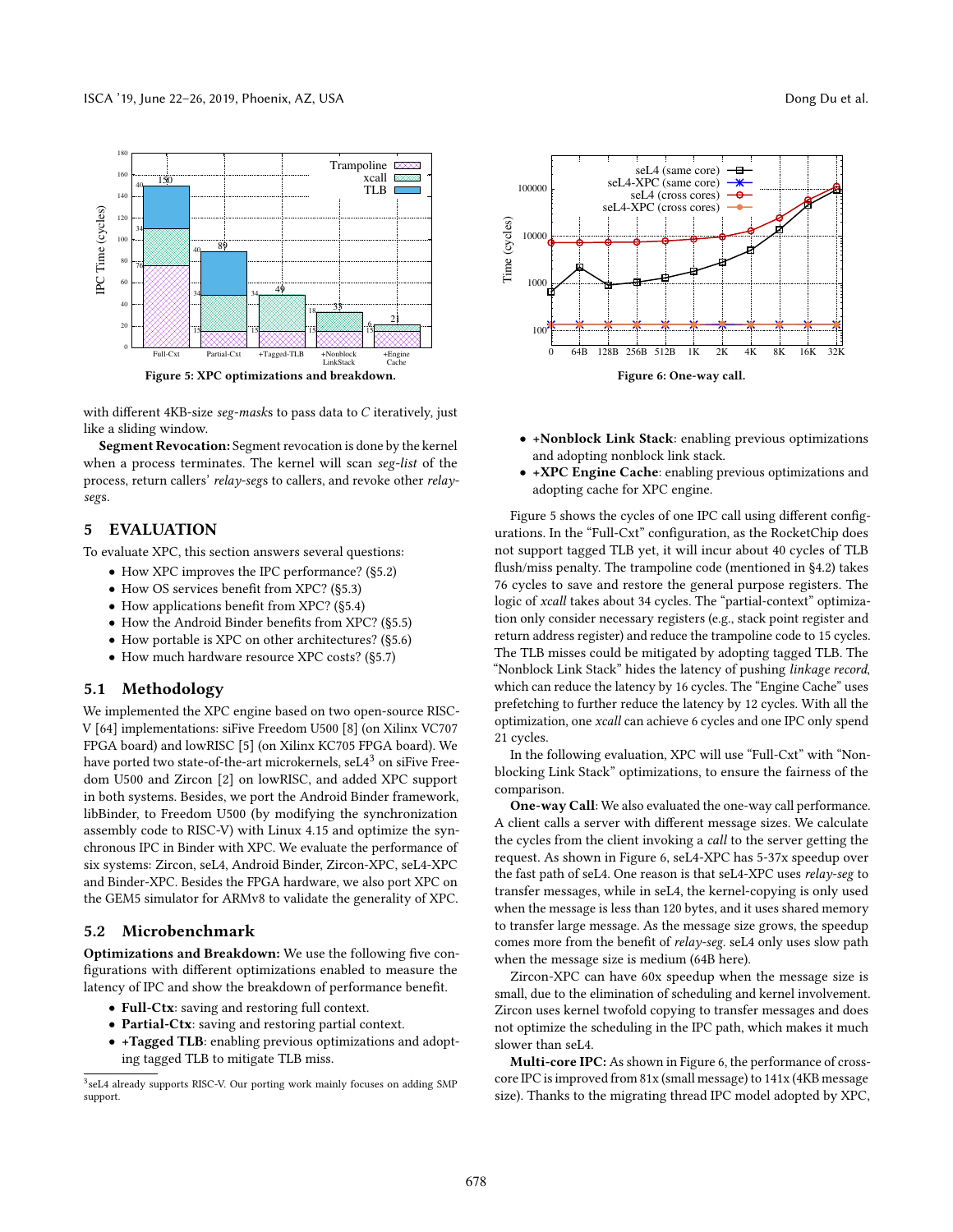<span id="page-8-3"></span>Table 3: Cycles of hardware instructions in XPC.

| Instruction | Cycles |  |
|-------------|--------|--|
| xcall       | 18     |  |
| xret        | 23     |  |
| swapseg     | 11     |  |

the server's code is running in the client's context. XPC also provides better TLB (in relay segment) and cache locality. Moreover, a client can easily scale itself by creating several worker threads on different cores and pull the server to run on these cores.

Other Instructions: We measure the cycles for xcall, xret and swapseg instructions (results are shown in Table [3\)](#page-8-3). Besides the stated xcall, xret takes 23 cycles and swapseg takes 11 cycles. The costs of the three instructions are small and mainly come from the memory operations. Microkernels can implement efficient IPC based on these primitives.

### <span id="page-8-0"></span>5.3 OS Services

To show how IPC influences the performance of microkernel, we evaluate the performance of two OS services: file system and network subsystem.

File System: In microkernels, a file system usually includes two servers, a file system server and a block device server (e.g., in Zircon, the MiniFS and the in-memory ram disk server). We port a log-based file system named xv6fs from fscq [\[21\]](#page-13-29), a formally verified crash-safe file system, to both Zircon and seL4. A ramdisk device is used as the block device server.

We test the throughput of the file read/write operations. The results are shown in Figure [7\(](#page-9-1)a) and (b). Zircon uses kernel two-fold copy, and seL4 uses shared memory. We implement seL4-one-copy version which needs one copying to meet the interfaces (having TOCTTOU issue) and seL4-two-copy version, which requires two copying and provides higher security guarantee. XPC optimized systems can achieve zero-copying without TOCTTOU issue. On average, XPC achieves 7.8x/3.8x speedup compared with Zircon/seL4 for read operations, and 13.2x/3.0x speedup for write operations.

The improvement mainly comes from both faster switch and zero-copying of XPC, especially for write operations, which will cause many IPCs and data transfers between the file system server and the block device server.

Network: Microkernel systems usually have two servers for network: one network stack server (including all network protocols) and one network device server. We use lwIP [\[6\]](#page-12-10), a network stack used by Fuchsia (a full-fledged OS using Zircon), as our network stack server. A loopback device driver, which gets a packet and then sends it to the server, is used as the network device server. We do not port lwIP to seL4, so we only consider Zircon in this test.

We evaluate the throughput of TCP connection with different buffer sizes. The result is shown in Figure [7\(](#page-9-1)c). On average, Zircon-XPC is 6x faster than Zircon. For small buffer size, Zircon-XPC achieves up to 8x speedup, and the number decreases as the buffer size grows. This is because lwIP buffers the client messages for batching, so increasing buffer size will reduce the numbers of IPC, which improves the performance of the original Zircon due to its high IPC latency.

#### <span id="page-8-1"></span>5.4 Applications

To show how XPC improves the performance of real-world applications, we evaluate the performance of a database and a web server.

Sqlite3: Sqlite3 [\[9\]](#page-12-11) is a widely-used relational database. We use the default configuration with journaling enabled, and measure the throughput with different workloads (YSCB benchmark workloads). Each workload is performed on a table with 1,000 records. The result is shown in Figure [8\(](#page-9-2)a) and (b). On average, XPC achieves 60% speedup in seL4 and 108% in Zircon.

YCSB-A and YCSB-F gain the most improvement because they have a lot of write/update operations which will trigger frequent file access. YSCB-C has minimal improvement since it is a read-only workload and Sqlite3 has an in-memory cache that can handle the read request well.

Web Server: Three servers are involved in this test: an HTTP server, ported from lwIP, which accepts a request and then returns a static HTML file; an AES encryption server which encrypts the network traffic with a 128-bit key; an in-memory file cache server which is used to cache the HTML files in both modes. The HTTP server is configured with both encryption-enabled mode and encryption-disabled mode. A client continuously sends HTTP requests to the web server. The throughput is measured and the result is shown in Figure [8\(](#page-9-2)c). XPC has about 10x speedup with the encryption and about 12x speedup without encryption. Most of the benefit comes from handover optimization. Since in multi-server cases, the message will be transferred multiple times. Using handover can efficiently reduce the times of memory copying in these IPC.

#### <span id="page-8-2"></span>5.5 Android Binder

Binder. We evaluate the Binder by simulating the communication between the window manager and a surface compositor. In the case, the surface compositor will transfer the surface data to the windows manager through Binder, and then the windows manager need to read the surface data and draw the associated surface.

We consider two Binder facilities, passing data through Binder buffer and passing data through ashmem, and evaluate the latency for the communication. The result is shown in the Figure [9,](#page-9-3) where the latency time includes the data preparation (client), the remote method invocation and data transfer (framework), handling the surface content (server), and the reply (framework).

Figure(a) reveals the result using a buffer for communication. The latency of Android Binder is 378.4us for 2KB data and 878.0us for 16KB data (average value of 100 times run), while the Binder-XPC achieves 8.2us for 2KB data (46.2x improvement) and 29.0us for 16KB data (30.2x improvement). Notably, the buffer size is restricted in Android (e.g., less than 1MB).

The result of using ashmem for data transfer in Binder is shown in figure(b). The latency of Android Binder is from 0.5ms for 4KB surface data size to 233.2ms for 32MB surface data size, while the Binder-XPC achieves 9.3us for 4KB data (54.2x improvement) and 81.8ms for 32MB data (2.8x improvement).

Ashmem. We use the same case to evaluate the latency when we only adopt the relay segment (Ashmem-XPC in the figure) for optimizing ashmem. As shown in Figure(b), the Ashmem-XPC achieves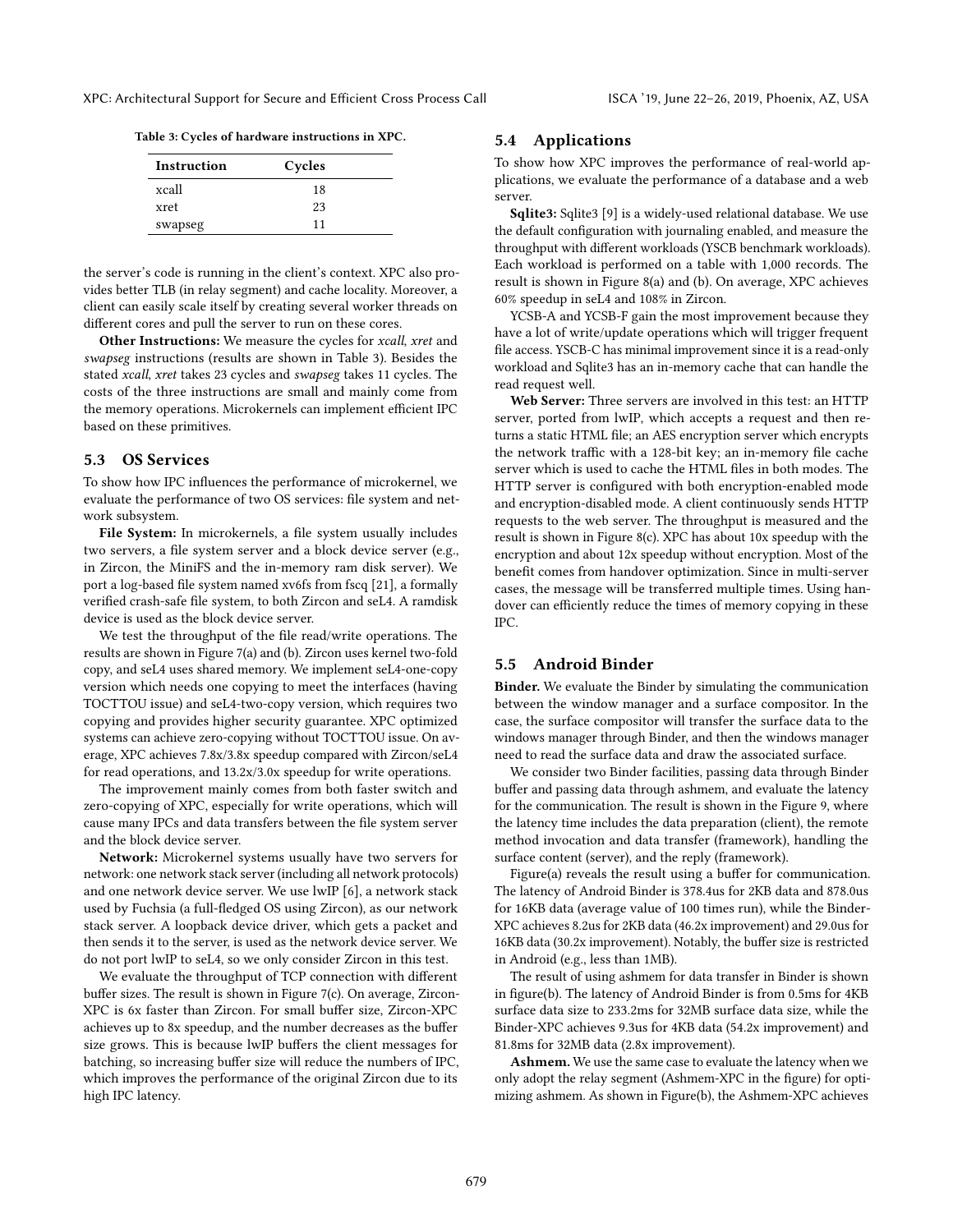#### ISCA '19, June 22-26, 2019, Phoenix, AZ, USA Dong Du et al.

<span id="page-9-1"></span>

Figure 7: Figure (a) and (b) show the read/write throughput of the file system with different buffer sizes. Figure (c) shows the throughput of TCP with different buffer sizes. Higher the better.

<span id="page-9-2"></span>

Figure 8: Figure (a) and (b) show the normalized throughput of Sqlite3 with YCSB's workloads. Figure (c) shows the throughput of an HTTP server (with & without encryption). Higher the better.

<span id="page-9-3"></span>

Figure 9: Android Binder evaluation. Figure (a) and (b) show the remote method invocation latency between the windows manager and surface compositor with different argument sizes. Lower the better.

0.3ms for 4KB data (1.6x improvement) and 82.0ms for 32MB data (2.8x improvement). The improvement mainly comes from the secure zero-copying message transfer.

Discussion: Overall, XPC can effectively optimize the performance of Android Binder and Ashmem. We also have some limitations. Currently, the prototype only optimizes synchronous IPC in Binder (asynchronous IPC usage like death notification is not supported yet). And we do not apply the split thread state approach in the Linux kernel. Instead, we leverage machine mode in RISC-V to trap and handle any exception between xcall and xret (rare in the experiments). Compared with xcall and xret, relay segment is more suitable for monolithic kernels as it introduces small modification.

### <span id="page-9-0"></span>5.6 Generality

XPC is a general design supporting different architectures. Besides a RISC-V implementation on FPGA, we also implement it on ARM

Table 4: Simulator configuration.

<span id="page-9-4"></span>

| <b>Parameters</b>             | <b>Values</b>                            |
|-------------------------------|------------------------------------------|
| Cores                         | 8 In-order cores @2.0GHz                 |
| I/D TLB                       | 256 entries                              |
| L1 I/D Cache                  | 32KB, 64B line, 2/4 Associativity        |
| L1 Access Latency             | data/tag/response (3 cycle)              |
| L <sub>2</sub> Cache          | 1MB, 64B line, 16 Associativity          |
| L <sub>2</sub> Access Latency | data/tag (13 cycles), response (5 cycle) |
| Memory Type                   | LPDDR3_1600_1x32                         |

platform using the cycle-accurate GEM5 simulator [\[18\]](#page-13-30). The implementation is based on ARM HPI (High-Performance In-order) model [\[1\]](#page-12-12). The simulation parameters, listed in Table [4,](#page-9-4) mimic a modern in-order ARMv8-A implementation.

We use microOps to implement the functionalities of XPC engine. By carefully choosing the order, we can avoid speculative issues in the xcall and xret instructions. We set the entries of endpoint table to 512, length of capability bitmap to 512 bits, and call stack to 512 entries. Any normal load/store instructions on these regions will trigger an exception. The implementation does not contain any optimizations like nonblocking link stack and engine cache.

We choose IPC of seL4 as a baseline. Since seL4 does not have GEM5 support, we dump the instruction trace of seL4's fastpath\_ call and fastpath\_reply\_recv using a record-and-replay tool named Panda [\[24\]](#page-13-31). We run the trace directly in GEM5. The result is shown in the table [5,](#page-10-2) which only consider the IPC logic part in seL4 and xcall/xret in XPC.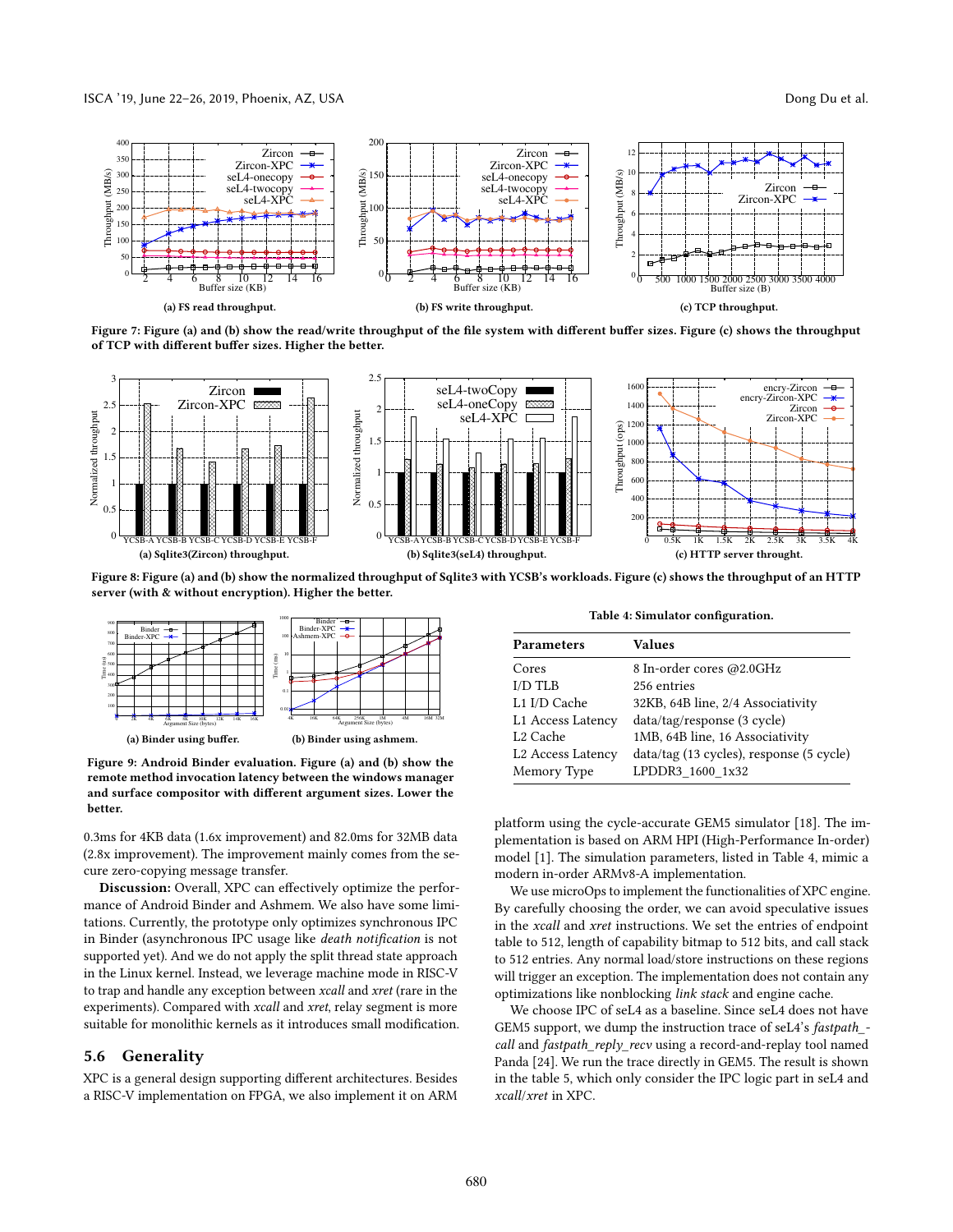<span id="page-10-2"></span>Table 5: IPC cost in ARM, (TLB flushing is about 58 cycles, which can be removed with tagged TLB).

| <b>Systems</b>    | <b>IPC Call</b> | <b>IPC Ret</b> |
|-------------------|-----------------|----------------|
| Baseline (cycles) | $66 (+58)$      | $79 (+58)$     |
| XPC (cycles)      | $7(+58)$        | $10 (+58)$     |

Table 6: Hardware resource costs in FPGA.

<span id="page-10-4"></span>

| Resource           | Freedom | <b>XPC</b> | Cost  |
|--------------------|---------|------------|-------|
| LUT                | 44643   | 45531      | 1.99% |
| <b>LUTRAM</b>      | 3370    | 3370       | 0.00% |
| SRL                | 636     | 636        | 0.00% |
| FF                 | 30379   | 31386      | 3.31% |
| RAMB <sub>36</sub> | 3       | 3          | 0.00% |
| RAMB <sub>18</sub> | 48      | 48         | 0.00% |
| DSP48 Blocks       | 15      | 16         | 6.67% |

Both the baseline and XPC have better performance than real hardware. One of the reason is that GEM5 do not simulate the TLB flushing costs (in ARM)<sup>[4](#page-10-3)</sup>. We evaluate the cost of updating TTBR0 with instruction barrier (isb instruction) and data barrier (dsb instruction) in Hikey-960 board (ARMv8) and the cost is about 58 cycles.

Using XPC, the IPC logic part is improved: from 66 (+58 TLB cost) cycles to 7 (+58 TLB cost) cycles when the message transfer size is small and the cache is warm. The implementation on GEM5 confirms the generality of XPC design.

# <span id="page-10-1"></span>5.7 Hardware Costs

As we use Vivado [\[10\]](#page-12-13) tool to generate the hardware, we can gain the resource utilization report in the FPGA from it. The hardware costs report is shown in Table [6](#page-10-4) (without engine cache). The overall hardware costs are small (1.99% in LUT and 0.00% in RAM). By further investigating the resource costs, we found that CSRFile in XPC uses more 372 LUTs and 273 FFs than baseline (to handle the 7 new registers), while XPC engine uses 422 LUTs, 462 FFs, and 1 DSP48 blocks.

The utilization certainly could be further optimized, like using Verilog instead of Chisel in RocketChip. The low hardware costs make XPC possible to be applied in existing processors (e.g., Intel x86 and ARM).

# 6 DISCUSSION

# 6.1 Security Analysis

XPC Authentication and Identification: A caller cannot direct issue xcall ID to invoke an XPC without the corresponding xcall-cap. It may request the xcall-cap from a server with the corresponding grant-cap, just like the name server [\[23\]](#page-13-1) in L4. A callee can identify a caller by its xcall-cap-reg, which will be put into a general purpose register by XPC engine and cannot be forged.

Defending TOCTTOU Attacks: TOCTTOU attacks happen due to the lack of ownership transfer of the messages. In XPC, a message is passed by a relay-seg, which is owned by only one thread at a time. Meanwhile, the kernel will ensure that a  $relay$ -seg will not overlap with any other mapped memory range. Thus, each owner can exclusively access the data in a relay-seg, which can inherently defend against TOCTTOU attacks.

Fault Isolation: During an xcall, a callee crash will not affect the execution of the caller and vice versa, as stated in [§4.2](#page-5-1) and [§4.4.](#page-6-0) If the callee hangs for a long time, the caller thread may also hang. XPC can offer a timeout mechanism to enforce the control flow to return to the caller in this case. However, in practice the threshold of timeout is usually set to 0 or infinite [\[26\]](#page-13-27), which makes the timeout mechanism less useful.

Defending DoS Attacks: A malicious process may try to issue DoS attacks by consuming far more hardware resources than it needs. One possible attack is to create a lot of relay-seg which requires many continuous physical memory ranges, which may trigger external fragmentation. In XPC, a relay-seg will use the process's private address space (i.e., untyped memory as seL4 [\[39\]](#page-13-4)), which will not affect other processes or the kernel. Another case is that, a malicious caller may exhaust the callee's available contexts by excessively calling the callee. We can use credit systems [\[3,](#page-12-8) [13\]](#page-12-5) to overcome the issue. The callee will first check whether the caller has enough credits before assigning an XPC context to it.

Timing Attacks: XPC Engine Cache may be the source of timing attacks, but very hard since the number of entries is small (one in the paper). Moreover, the issue can be mitigated by adding tag in the Engine Cache like tagged-TLB. As each Cache entry is private for a thread (with tag), the timing attacks could be mitigated.

#### <span id="page-10-0"></span>6.2 Further Optimizations

Scalable xcall-cap: xcall-cap is implemented as a bitmap in our prototype. It is efficient but may have scalability issue. An alternative approach is to use a radix-tree, which has better scalability but will increase the memory footprint and affect the IPC performance.

Relay Page Table: The relay segment mechanism has a limitation that it can only support contiguous memory. This issue can be solved by extending the segment design to support a page table design. A relay page table can be similar with previous dual-pagetable design [\[56\]](#page-13-32). The page table walker will choose the different page table according to the VA being translated. However, the ownership transfer property will be harder to achieve, and relay page table can only support page-level granularity.

# 7 RELATED WORK

There is a long line of research on reducing the latency of domain switch as well as message transfer to optimize IPC. We revisit previous IPC optimizations in this section and show the comparisons in the Table [7.](#page-11-0)

#### 7.1 Optimizations on Domain Switch

Software Optimizations: One widely adopted optimization is to use caller's thread to run callee's code in callee's address space, as in PPC (protected procedure call) [\[17,](#page-12-4) [30\]](#page-13-16) and migrating thread model [\[22,](#page-13-8) [29\]](#page-13-15). This optimization eliminates the scheduling latency and mitigates IPC logic overhead, and has been used in LRPC [\[17\]](#page-12-4) and the new version of Mach [\[29\]](#page-13-15). Tornado [\[30\]](#page-13-16) also adopts PPC as its execution model. Besides, it leverages another feature of PPC,

<span id="page-10-3"></span><sup>4</sup>We confirmed this with the GME5 community.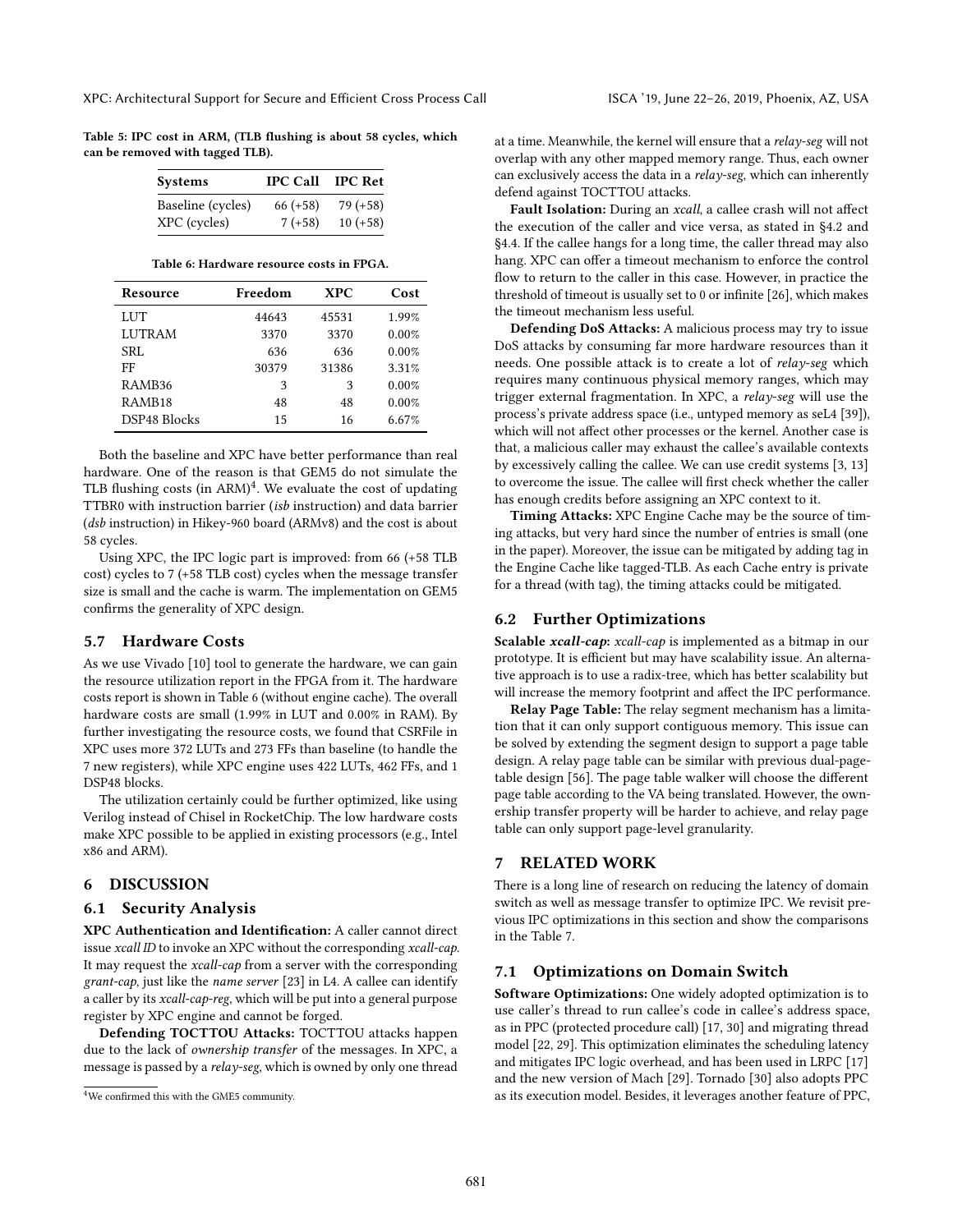<span id="page-11-0"></span>

| <b>Systems</b>           |                         | Domain switch |                     | Message passing            |              |                      |                       |              |                  |              |
|--------------------------|-------------------------|---------------|---------------------|----------------------------|--------------|----------------------|-----------------------|--------------|------------------|--------------|
| Type                     | Name                    | Addr<br>Space | Description         | $w$ / $\mathbf{o}$<br>trap | w/o<br>sched | Description          | w/o<br><b>TOCTTOU</b> | Hand<br>over | Granu-<br>larity | Copy<br>time |
| Baseline                 | Mach-3.0                | Multi         | Kernel schedule     |                            |              | Kernel copy          |                       |              | <b>Byte</b>      | $2^{\ast}N$  |
|                          | <b>LRPC</b> [17]        | Multi         | Protected proc call |                            |              | Copy on A-stack      |                       |              | Byte             | $2^{\ast}N$  |
| Software                 | Mach (94) [29]          | Multi         | Migrating thread    |                            | ✓            | Kernel copy          |                       | ́            | <b>Byte</b>      | N            |
| optimization             | Tornado <sup>[30]</sup> | Multi         | Protected proc call |                            | J            | Remapping page       |                       |              | Page             | $0+\Delta$   |
|                          | $L4$ [45]               | Multi         | Direct proc switch  |                            | ✓            | Temporary mapping    |                       |              | <b>Byte</b>      | N            |
|                          | CrossOver [44]          | Multi         | Direct EPT switch   |                            |              | Shared memory        |                       |              | Page             | $N-1$        |
|                          | SkyBridge [50]          | Multi         | Direct EPT switch   |                            | ℐ            | Shared memory        |                       |              | Page             | $N-1$        |
| Hardware<br>optimization | Opal [20]               | Single        | Domain register     |                            | ✓            | Shared memory        |                       |              | Page             | $N-1$        |
|                          | CHERI [65]              | Hybrid        | Function call       |                            | ✓            | Memory capability    |                       |              | <b>Byte</b>      | $\Omega$     |
|                          | CODOMs [62, 63]         | Single        | Function call       |                            | ✓            | Cap reg + perm list  |                       |              | Byte             | $\Omega$     |
|                          | DTU [13]                | Multi         | Explicit            |                            | ℐ            | DMA-style data copy  |                       |              | <b>Byte</b>      | $2^{\ast}N$  |
|                          | MMP [67]                | Multi         | Call gate           |                            | ✓            | Mapping + grant perm | ×                     |              | <b>Byte</b>      | $0+\Delta$   |
|                          | XPC                     | Multi         | Cross process call  |                            |              | Relay segment        |                       |              | <b>Byte</b>      | $\mathbf{0}$ |

Table 7: Systems with IPC optimizations. ∆ means TLB flush operations. N means the number of IPC in a calling chain.

"fine data locality", to mitigate the data cache miss penalty caused by domain switching.

L4 [\[34,](#page-13-34) [45,](#page-13-6) [47,](#page-13-35) [48\]](#page-13-36) uses a similar technology called "direct process switch" that supports address space switching between caller and callee with a small cost in kernel. It also adopts "lazy scheduling" to avoid frequent run-queue manipulations to reduce cache miss and TLB miss by careful placement.

Hardware Optimizations: New hardware extensions are also proposed to improve the performance of cross domain calls, like Opal [\[20\]](#page-13-33), CHERI [\[65,](#page-13-26) [66\]](#page-13-22) and CODOMs [\[62,](#page-13-24) [63\]](#page-13-21). Here a domain is not a process isolated by address space, but a new abstraction of execution subject (e.g., a piece of code) that has its own identity (e.g., domain ID). During a domain switch, the identity will be changed either explicitly (e.g., ID saved in register) or implicitly (e.g., ID implied by program counter). The switch can be done directly at unprivileged level without trapping to the kernel, which is a huge advantage against software optimizations. Meanwhile, multiple domains can share one address space, which can further reduce the overhead of TLB miss after domain switch. However, these systems usually require non-trivial changes to existing microkernels which are designed for address space based isolation mechanism. To achieve better compatibility, systems like CHERI adopt a hybrid approach using both capability and address space, but switching between address spaces still requires kernel involvement. CrossOver [\[44\]](#page-13-18) and SkyBridge [\[50\]](#page-13-19) leverage a hardware virtualization feature, VMFUNC, which enables a virtual machine to directly switch its EPT (extended page table) without trapping to the hypervisor. However, the feature is only suitable for virtualization environment.

#### 7.2 Optimizations on Message Passing

Software Optimizations: For long message passing, one simple, secure but not efficient method is to adopt "twofold copy" (caller  $\rightarrow$  kernel  $\rightarrow$  callee), as shown in Figure [10\(](#page-11-1)a). Some systems, e.g., LRPC [\[17\]](#page-12-4), leverage user-level memory sharing to transfer messages and reduce the time of copying from two to one (caller  $\rightarrow$  shared buffer), as shown in Figure [10\(](#page-11-1)b). However, this design may affect the security since a malicious caller may change the message at any time when the callee is running, e.g., right after the callee checks the validity of the message, which leads to a TOCTTOU attack. One solution would be that the callee copies the message to its own space, but that will eat up the one-copy benefit [\[17\]](#page-12-4). Another solution is to change the ownership of shared memory by remapping (Figure [10\(](#page-11-1)c)). However, memory remapping requires kernel's involvement and causes TLB shootdown. Meanwhile, since such memory is usually shared between two processes, if a message needs to be passed through multiple processes on an invocation chain, it has to be copied from one shared memory to another.

<span id="page-11-1"></span>

(a) Traditional microkernel system with twofold copy for long message.



(b) System adopting user shared memory, vulnerable to TOCTTOU.



(c) System with shared memory & remapping, needs TLB shootdown.



Figure 10: Mechanisms for long message passing.

L4 [\[45\]](#page-13-6) applies temporary mapping to achieve direct transfer of messages. The kernel will first find an unmapped address space of the callee, and map it temporarily into the caller's communication window, which is in caller's address space but can only be accessed by the kernel. Thus, one copy is achieved (caller  $\rightarrow$  communication window). Meanwhile, since the caller cannot access the communication window, it has no way to change the message after sending it. However, the caller still requires the kernel to do the copying and remapping which will cause non-negligible overhead.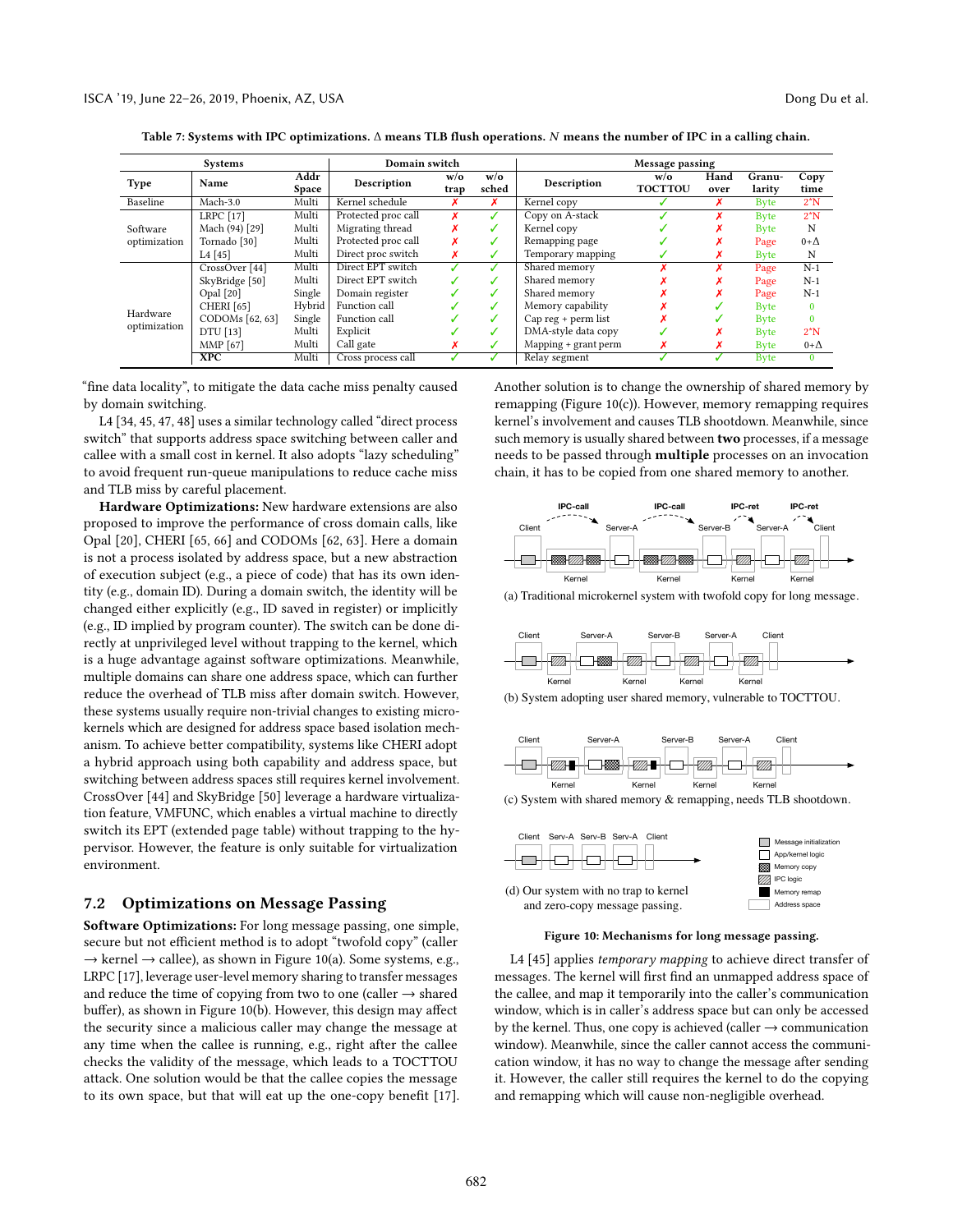Hardware Optimizations: Many hardware-assisted systems [\[19,](#page-13-37) [62,](#page-13-24) [63,](#page-13-21) [65,](#page-13-26) [66\]](#page-13-22) leverage capability for efficient message transfer among domains. CODOMs [\[62\]](#page-13-24) uses a hybrid memory granting mechanism combined with permission list (domain granularity) and capability registers (byte granularity). By passing a capability register, a region of memory can be passed from caller to callee and forward. However, the owner of the region can access the region anytime which makes the system still vulnerable to TOCTTOU attack. CHERI [\[65\]](#page-13-26) uses hardware capability pointers (which describe the lower and upper bounds of a memory range) for memory transfer. Although the design has considered TOCTTOU issues for some metadata (e.g., file descriptors), it still suffers TOCTTOU attacks for the data. Meanwhile, these systems are designed for single address space and use tagged memory for isolation.

Opal [\[40\]](#page-13-38) and MMP [\[67,](#page-13-23) [68\]](#page-13-39) propose new hardware design to make message transfer more efficiently. They use PLB (protection look-aside buffer) to decouple the permission from the address space translation to achieve byte granularity sharing. However, without additional data copy, they can neither mitigate the TOCTTOU attack nor support long messages handover along the calling chain.

M3 [\[13\]](#page-12-5) leverages a new hardware component, DTU (data transfer unit), for message transfer. DTU is similar to DMA, which can achieve high throughput when the message is large, and allow efficient cross-core data transfer. However, it is known that DMA is not suitable for small and medium-size data [\[51\]](#page-13-40), since the overhead of DMA channel initialization cannot be well amortized. HAQu [\[41\]](#page-13-41) leverages queue-based hardware accelerators to optimize cross-core communication, while XPC can support a more general format of the message.

Table [7](#page-11-0) summaries the characteristics of systems with different IPC optimizations. As it shows, the hardware methods can achieve better performance, e.g., faster domain switch by eliminating kernel trapping. However, these methods usually require significant changes to not only hardware (e.g., CHERI [\[65\]](#page-13-26) adds 33 new instructions) but also software (e.g., not support existing microkernels designed for address space based isolation).

#### 7.3 Other Related Work

Architectural Support for OS Performance: XPC continues the line of work in the community on architectural support for OS performance [\[14,](#page-12-14) [15,](#page-12-15) [31,](#page-13-42) [33,](#page-13-43) [38,](#page-13-44) [52–](#page-13-45)[54\]](#page-13-46). Specifically, XPC contributes a hardware-assisted primitive that significantly improves the performance of IPC. This, combined with other recent architectural support, will significantly boost OS performance for various workloads.

Shared Memory for IPC: Many operating systems adopt the idea of using shared memory for message passing [\[20,](#page-13-33) [25,](#page-13-47) [44\]](#page-13-18). Fbufs [\[25\]](#page-13-47) uses memory remapping and shared memory to achieve effective data transfer among protection domains. While appealing for performance, they are vulnerable to TOCTTOU attacks and can not support general handover.

Asynchronous IPC: Asynchronous IPC, as a complement to synchronous IPC, has been studied extensively [\[16,](#page-12-16) [26,](#page-13-27) [39,](#page-13-4) [59,](#page-13-48) [60\]](#page-13-49). FlexSC [\[59\]](#page-13-48) proposes asynchronous system calls for batching processing and reducing mode switch between user and kernel. Barrelfish [\[16\]](#page-12-16) uses asynchronous IPC to achieve non-blocking message

exchanges among cores. Although asynchronous IPC can bring good throughput due to its batching strategy, it usually cannot achieve low latency at the same time.

Global Address Space Systems: Global virtual address systems [\[20,](#page-13-33) [37,](#page-13-50) [62,](#page-13-24) [63\]](#page-13-21) put all the domains into a single address space. Enforcing the isolation among different domains within the same address space usually needs isolation mechanisms other than paging. For example, Singularity [\[37\]](#page-13-50) relies on software verification and language support to enforce the isolation and behavior correctness of programs in the system. XPC has better compatibility and can be easily adopted by existing microkernels.

# 8 CONCLUSION

This paper has presented XPC, a new architectural extension to support fast and secure IPC. The extension is compatible with traditional address space isolation and can be easily integrated with existing OS kernels. Our evaluation shows that XPC can significantly improve the performance of various workloads of modern microkernels and Android Binder.

# ACKNOWLEDGMENTS

This work is supported by the National Key Research & Development Program (No. 2016YFB1000104). The corresponding author of the paper is Yubin Xia.

#### REFERENCES

- <span id="page-12-12"></span>[1] 2018. Arm System Modeling Research Enablement Kit. [https://developer.arm.](https://developer.arm.com/research/research-enablement/system-modeling) [com/research/research-enablement/system-modeling.](https://developer.arm.com/research/research-enablement/system-modeling) Referenced November 2018.
- <span id="page-12-6"></span>[2] 2018. Fuchsia. [https://fuchsia.googlesource.com/zircon.](https://fuchsia.googlesource.com/zircon) Referenced November 2018.
- <span id="page-12-8"></span>[3] 2018. An Introduction to the Intel QuickPath Interconnect. [https://www.intel.](https://www.intel.de/content/dam/doc/white-paper/quick-path-interconnect-introduction-paper.pdf) [de/content/dam/doc/white-paper/quick-path-interconnect-introduction-paper.](https://www.intel.de/content/dam/doc/white-paper/quick-path-interconnect-introduction-paper.pdf) [pdf.](https://www.intel.de/content/dam/doc/white-paper/quick-path-interconnect-introduction-paper.pdf) Referenced November 2018.
- <span id="page-12-0"></span>[4] 2018. iOS Security-iOS 12.1. https://www.apple.com/business/site/docs/iOS\_- Security\_Guide.pdf.
- <span id="page-12-9"></span>[5] 2018. lowRISC. [https://www.lowrisc.org/.](https://www.lowrisc.org/) Referenced November 2018.
- <span id="page-12-10"></span><span id="page-12-1"></span>2018. lwIP. [https://savannah.nongnu.org/projects/lwip/.](https://savannah.nongnu.org/projects/lwip/) Referenced May 2018. [7] 2018. seL4 Benchmark Performance. [https://sel4.systems/About/Performance/](https://sel4.systems/About/Performance/home.pml) [home.pml.](https://sel4.systems/About/Performance/home.pml) Referenced November 2018.
- <span id="page-12-7"></span>2018. SiFive. [https://www.sifive.com/.](https://www.sifive.com/) Referenced November 2018.
- <span id="page-12-11"></span>2018. SQLite. [https://www.sqlite.org/index.html.](https://www.sqlite.org/index.html) Referenced May 2018.
- <span id="page-12-13"></span>[10] 2018. Vivado Design Suite. [https://www.xilinx.com/products/design-tools/vivado.](https://www.xilinx.com/products/design-tools/vivado.html) [html.](https://www.xilinx.com/products/design-tools/vivado.html) Referenced August 2018.
- <span id="page-12-3"></span>[11] 2019. Anonymous shared memory (ashmem) subsystem [LWN.net]. [https:](https://lwn.net/Articles/452035/) [//lwn.net/Articles/452035/.](https://lwn.net/Articles/452035/)
- <span id="page-12-2"></span>[12] 2019. LKML: Dianne Hackborn: Re: [PATCH 1/6] staging: android: binder: Remove some funny usage. [https://lkml.org/lkml/2009/6/25/3.](https://lkml.org/lkml/2009/6/25/3)
- <span id="page-12-5"></span>[13] Nils Asmussen, Marcus Völp, Benedikt Nöthen, Hermann Härtig, and Gerhard Fettweis. 2016. M3: A Hardware/Operating-System Co-Design to Tame Heterogeneous Manycores. In Proceedings of the Twenty-First International Conference on Architectural Support for Programming Languages and Operating Systems (ASPLOS '16). ACM, New York, NY, USA.
- <span id="page-12-14"></span>[14] Thomas W. Barr, Alan L. Cox, and Scott Rixner. 2010. Translation Caching: Skip, Don'T Walk (the Page Table). In Proceedings of the 37th Annual International Symposium on Computer Architecture (ISCA '10). ACM, New York, NY, USA.
- <span id="page-12-15"></span>[15] Arkaprava Basu, Jayneel Gandhi, Jichuan Chang, Mark D. Hill, and Michael M. Swift. 2013. Efficient Virtual Memory for Big Memory Servers. In Proceedings of the 40th Annual International Symposium on Computer Architecture (ISCA '13). ACM, New York, NY, USA.
- <span id="page-12-16"></span>[16] Andrew Baumann, Paul Barham, Pierre-Evariste Dagand, Tim Harris, Rebecca Isaacs, Simon Peter, Timothy Roscoe, Adrian Schüpbach, and Akhilesh Singhania. 2009. The multikernel: a new OS architecture for scalable multicore systems. In Proceedings of the ACM SIGOPS 22nd symposium on Operating systems principles.
- <span id="page-12-4"></span>[17] Brian N Bershad, Thomas E Anderson, Edward D Lazowska, and Henry M Levy. 1990. Lightweight remote procedure call. ACM Transactions on Computer Systems (TOCS) (1990).